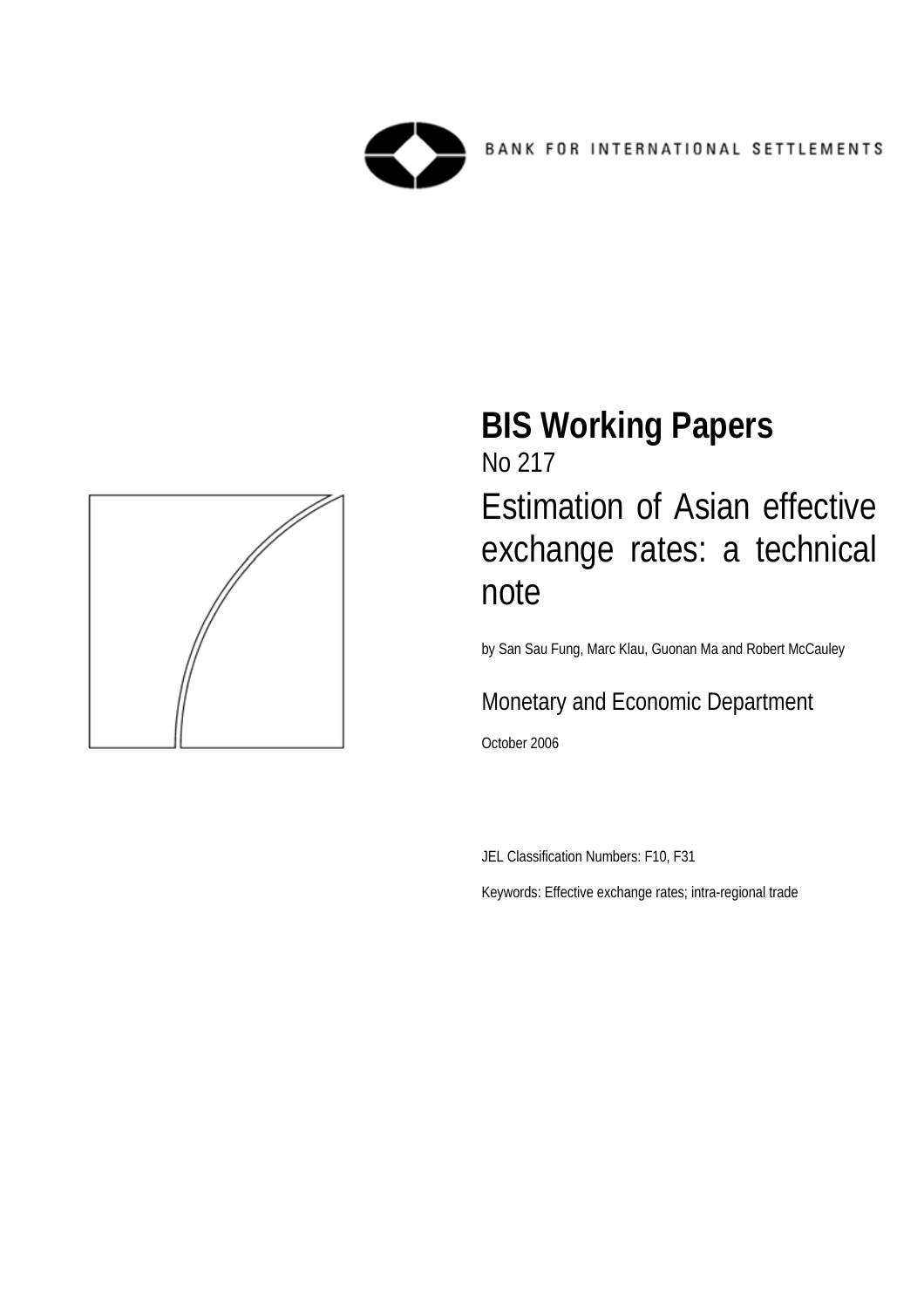BIS Working Papers are written by members of the Monetary and Economic Department of the Bank for International Settlements, and from time to time by other economists, and are published by the Bank. The views expressed in them are those of their authors and not necessarily the views of the BIS.

Copies of publications are available from:

Bank for International Settlements Press & Communications CH-4002 Basel, Switzerland

E-mail: publications@bis.org

Fax: +41 61 280 9100 and +41 61 280 8100

This publication is available on the BIS website (www.bis.org).

*© Bank for International Settlements 2006. All rights reserved. Limited extracts may be reproduced or translated provided the source is stated.* 

ISSN 1020-0959 (print) ISSN 1682-7678 (online)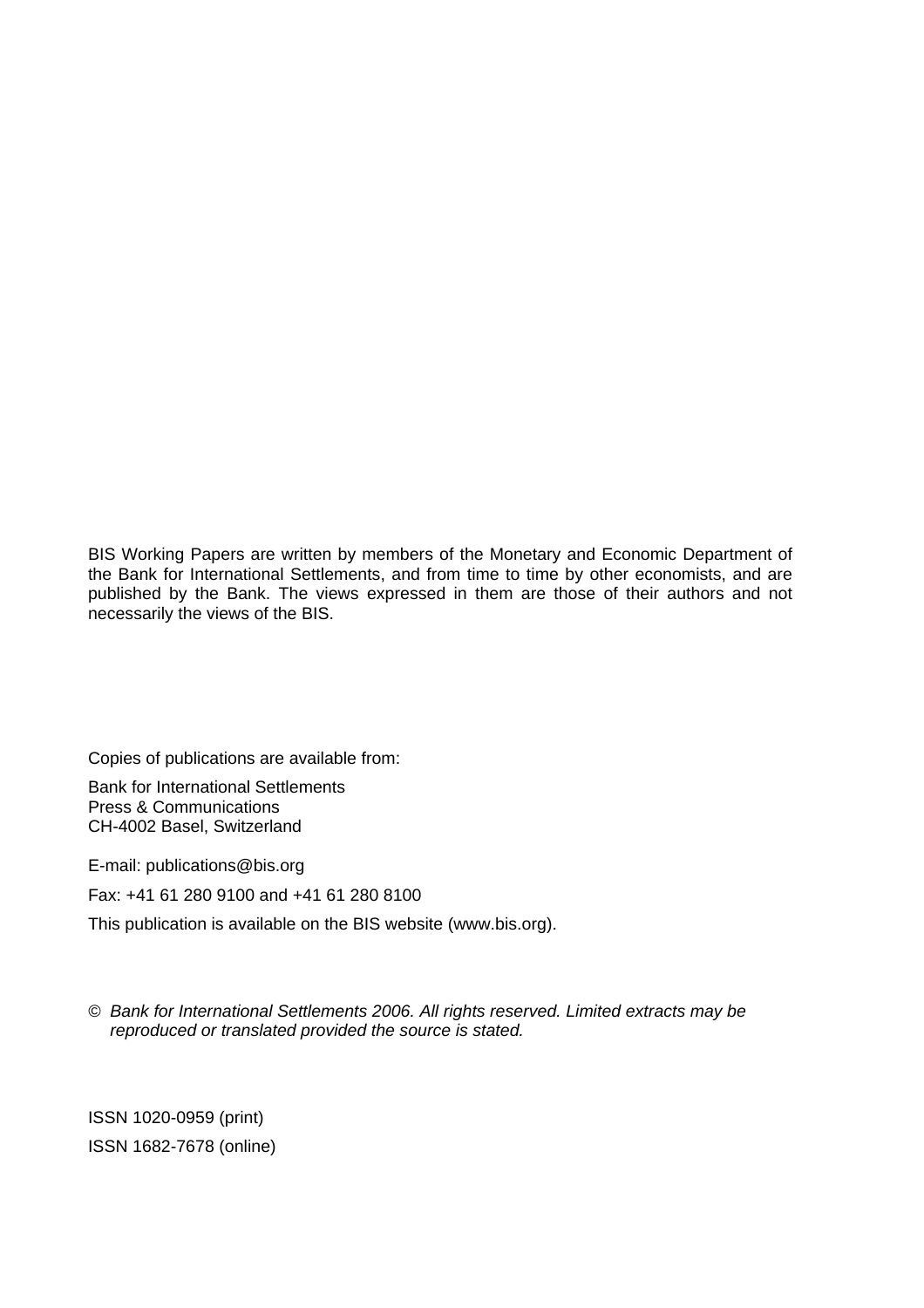## **Abstract**

Discussion of exchange rate policy in Asia would benefit from appropriate measures of exchange rates on a multilateral basis. The purpose of this paper is to refine the construction of the effective exchange rates (EERs) for Asian economies, to make allowances for the role of Hong Kong SAR as an entrepôt and to reflect the fast-growing intra-regional trade. For the scenarios under consideration, it turns out that adjusting for re-export trade through Hong Kong SAR is generally more important in the determination of trade weights than updating the base year. The proposed refinements have important policy implications, particularly in estimating the relative sizes of currency blocs, should the region's exchange rate policies become more oriented to trade baskets than to bilateral dollar rates.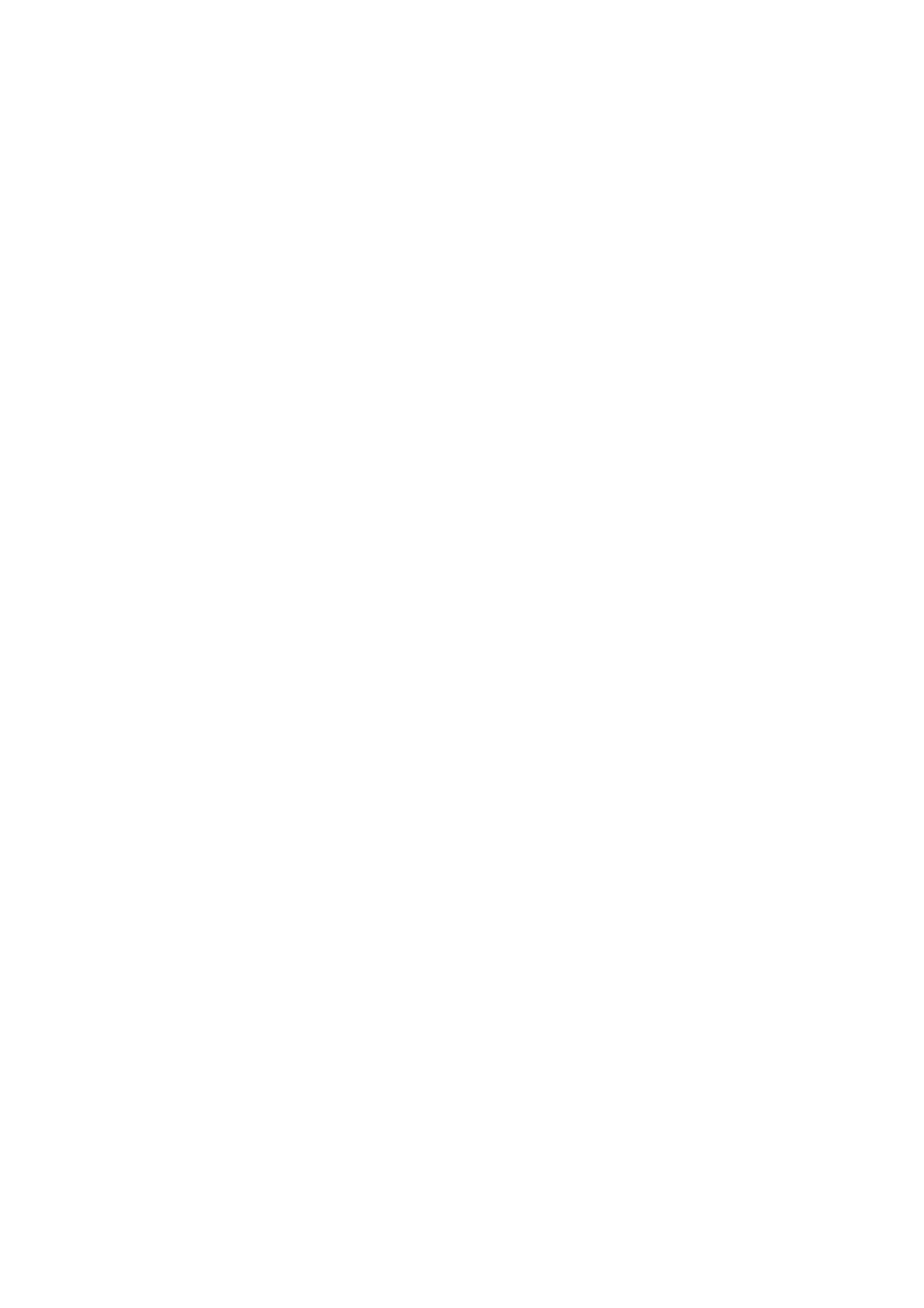## **Estimation of Asian effective exchange rates: a technical note**

San Sau Fung, Marc Klau, Guonan Ma and Robert McCauley<sup>1</sup>

## **Table of Contents**

| 1.         |                  |                                                                             |  |
|------------|------------------|-----------------------------------------------------------------------------|--|
|            | 1.1              |                                                                             |  |
|            | 1.2              |                                                                             |  |
| 2.         |                  |                                                                             |  |
|            | 2.1              |                                                                             |  |
|            | $2.2\phantom{0}$ |                                                                             |  |
|            | 2.3              | Comparison with each refinement considered separately 13                    |  |
|            |                  |                                                                             |  |
|            |                  |                                                                             |  |
| 3.         |                  | Refining the effective exchange rate indices of other Asian currencies 14   |  |
|            | 3.1              |                                                                             |  |
|            | 3.2              |                                                                             |  |
|            | 3.3              |                                                                             |  |
|            | 3.4              | Comparison of refined scenario with official weights and effective exchange |  |
| 4.         |                  |                                                                             |  |
|            |                  |                                                                             |  |
|            | Appendix 1       |                                                                             |  |
| Appendix 2 |                  |                                                                             |  |
|            |                  |                                                                             |  |

<sup>1</sup> The views expressed in this papers are those of the authors and do not necessarily reflect those of the BIS. We are grateful for the comments by David Archer, Claudio Borio, Michael Chui, Gabriele Galati and the participants of the Hong Kong Institute of Monetary Research seminar in April 2005.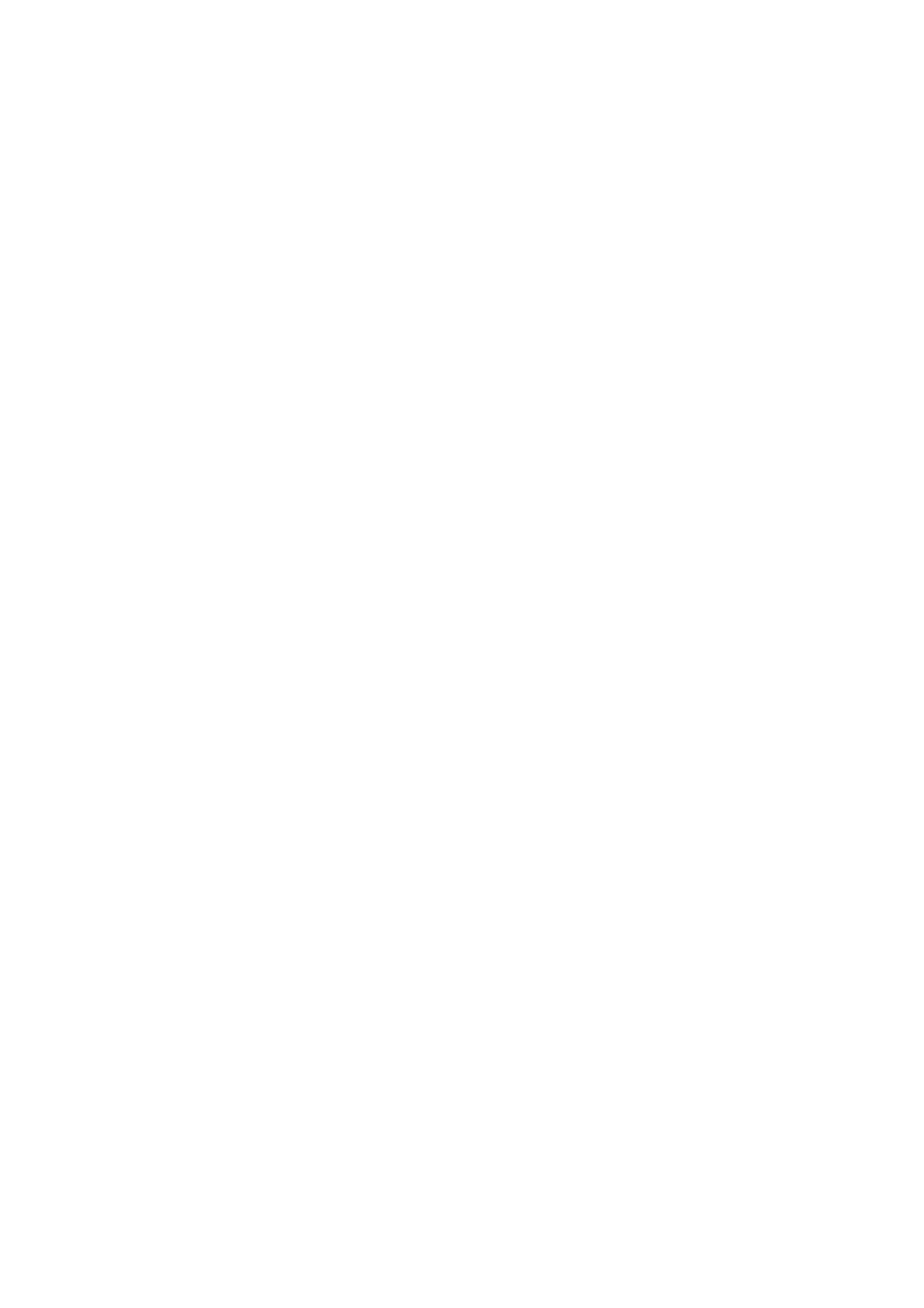## **Introduction**

Discussion of exchange rate policy in Asia would benefit from appropriate measures of exchange rates on a multilateral basis. Indeed, measures of effective exchange rates (EERs) serve policy and market analysis in various ways: as an indicator of external competitiveness; as an ingredient in a monetary or financial condition index; as a reference point for foreign exchange policy; or even as an operating target. For example, on 21 July 2005, the Chinese government started the shift of its exchange rate regime from a previous de facto dollar peg to a managed float with reference to a basket of currencies (Ma et al, 2005). Policy-makers' and market participants' measures of effective exchange rates also condition the reaction of one currency to movements in trading partners' currencies. Better measures of effective exchange rates could thus allow those rates to play their assigned role more appropriately.<sup>2</sup>

The measurement of effective exchange rates in Asia faces two challenges. First, trade relationships within Asia and between Asia and the rest of the world are veiled by Hong Kong SAR's<sup>3</sup> entrepôt trade. Hong Kong's status as trade entrepôt for China is a long-standing challenge that has become more important as China's trade has bulked larger, even though Hong Kong's share of China's trade has been secularly falling (from 36% in 1991 to 10% in 2005). While the effect of Hong Kong's entrepôt role in obscuring trade relationships within Asia and between Asia and the rest of the world is at some level understood by policymakers and market analysts, we are not aware of a systematic effort to adjust measures of effective exchange rates for entrepôt trade. Secondly, intra-regional trade is growing very fast in Asia, particularly trade with China. For instance, China has recently become Korea's top export market, displacing the United States. This development challenges the statistician to use updated data to generate relevant measures of the effective exchange rate.

The purpose of this paper is to refine the construction of the effective exchange rates for Asian economies, to make allowances for the role of Hong Kong as an entrepôt and to reflect the fast-growing intra-regional trade.

The paper is organised as follows. The first section outlines two refinements, namely the adjustment for entrepôt trade and the use of more up-to-date trade data, in the estimation of the Asian effective exchange rates, and shows how they affect the calculated weights. For the sake of concreteness, and considering that the Hong Kong trade adjustment most affects the weights for the effective index for mainland China, this section takes the Chinese renminbi (RMB) as the example in the analysis. In this spirit, the second section presents the estimated trade weights and compares RMB nominal effective exchange rates (NEERs) and real effective exchange rates (REERs) with and without the two refinements. It also compares the effect of each refinement separately. The third section covers the same ground for other Asian exchange rates. Where possible, it also compares the refined measures to effective exchange rate measures used by policy-makers in the region. The last section briefly discusses the implications of our refinements and summarises the main findings of the paper.

<sup>2</sup> For applications in policy and market analysis, see Leahy (1998); Buldorini et al (2002), Hargreaves and Strong (2003), and Suttle and Fernandez (2005).

<sup>3</sup> Hong Kong SAR hereafter referred to as Hong Kong.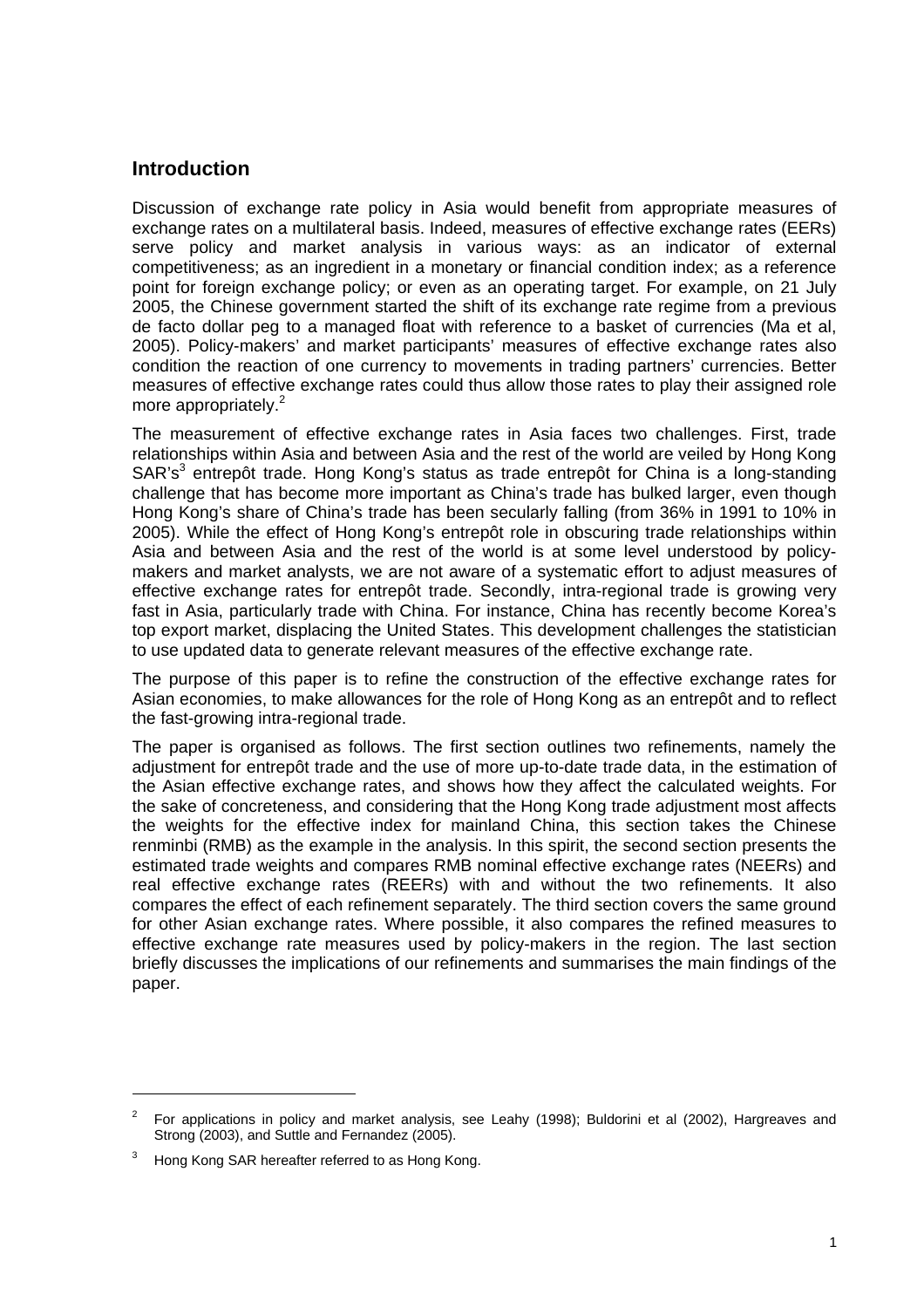## **1. Refinements in the calculation of effective exchange rates**

The NEER is usually calculated as a geometrically weighted average of a basket of bilateral exchange rates. The REER is NEER deflated by a similarly weighted average of foreign prices or costs relative to those in the home economy. Key choices in the construction of an effective exchange rate include the weighting scheme employed, the range of currencies to be included in the basket, and the base period for the trade weights. $4,5$ 

For analytical simplicity, we base our calculations on a bilateral-weighting scheme and a basket of 33 currencies, <sup>6</sup> and review two possible improvements for the construction of the effective exchange rates of Asian currencies – an adjustment for trade through and around Hong Kong, and an updated base period to take into account the rising intra-regional trade. Of course, it is in the nature of effective exchange rate estimation that an adjustment of trade flows for one economy simultaneously amounts to an adjustment of trade flows for its trading partners. Nevertheless, for the sake of concreteness, we often take the Chinese renminbi as an example in what follows. Then we turn to a broader discussion of the implications for Asian effective exchange rates in a subsequent section.<sup>7</sup>

## **1.1 Adjusting for Hong Kong's re-export trade**

There is a consensus that the official trade data published by both China and its trading partners give a distorted view of their underlying trade relationships, mainly because a substantial amount of China's two-way trade with the rest of the world takes the form of Hong Kong's re-exports.<sup>8</sup> In 2005, Hong Kong's merchandise re-exports to and from China amounted to USD 125 billion and USD 168 billion respectively. These trade flows are significant relative to China's total imports of USD 660 billion and exports of USD 762 billion in the same year. This is not as easy a problem to correct as might first appear, because the value of the re-export trade includes a mark up (or re-export margin) accruing to Hong Kong, and this should be regarded as service trade with Hong Kong rather than manufacturing trade with China.<sup>9</sup>

If one parts the veil of Hong Kong, then the trade weights for both China and its trading partners look different. In particular, in the EER basket of RMB, naive trade weights overstate the flow of manufactured goods from China destined for final sale in Hong Kong and understate the flow to China's other trading partners. From these other trading partners' point of view, naive trade data overweights Hong Kong and underweights China. Hence there is a need to systematically adjust the reported trade data.

 $\overline{a}$ 

<sup>4</sup> Broadly speaking, for trade weight-based EER, there are two classes of weighting schemes, namely the "bilateral weighting scheme" and "double-weighting scheme". The bilateral trade weighting scheme (or *singleweighting* scheme) assigns weights to trading partners strictly in proportion to their share in the home economy's total trade. It implicitly assumes that in each export market, the domestic producer constitutes the sole competitor, ignoring the competition from other exporters also selling to that market. The *doubleweighting* scheme, by contrast, captures the "third market effect", ie the competition between home exporters, domestic suppliers and all other exporters to all the economies considered in the currency basket.

<sup>5</sup> The BIS effective exchange rate indices cover 52 economies using time-varying trade weights and take into account third-market competition. See Klau and Fung (2006).

<sup>6</sup> For the list of the economies, refer to Table 1.

<sup>7</sup> Appendix 1 details the general data requirement and data sources.

<sup>8</sup> Re-exports are defined as "foreign goods exported in the same state as previously imported… directly to the rest of the world" (United Nations (1998)). It normally involves a change in the ownership of the goods from the original exporters to the re-exporters.

<sup>9</sup> On Hong Kong's service trade, see Ha and Fan (2003).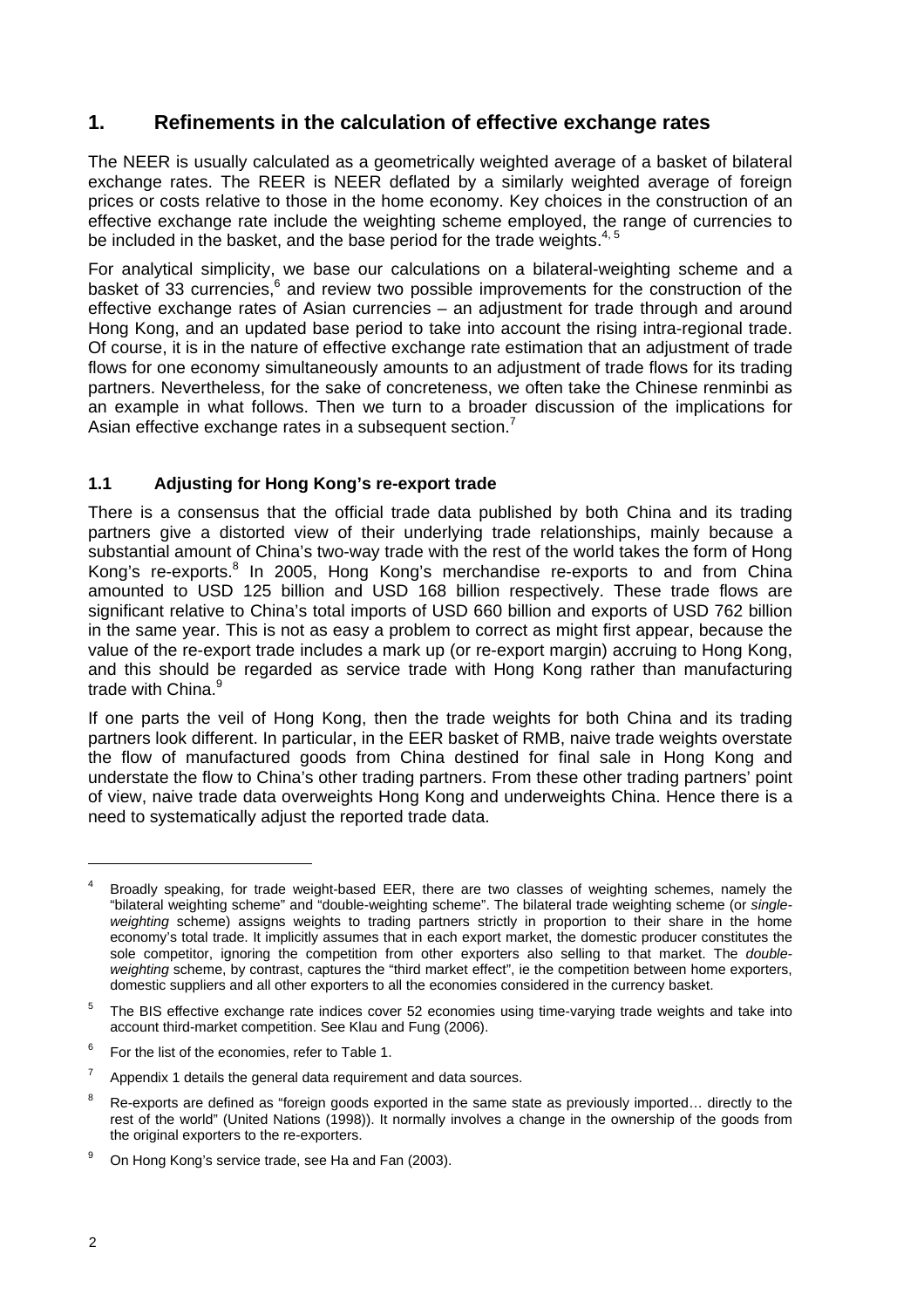Our data adjustment builds on attempts to reconcile the Chinese and US data on the scale of the bilateral trade imbalance. Different treatment of China-US trade through Hong Kong has given rise to a much remarked-on and considerably analysed discrepancy between the US and Chinese measures of their bilateral trade balance.<sup>10</sup> In particular, the US data have suggested a huge imbalance, while the Chinese data a more modest one. It appears that the discrepancy arises because both sides look through the veil of Hong Kong in a one-sided way, that is, on their import side only. These reconciliation exercises have thus tended to accept the Chinese view of their imports from the US and the US view of their imports from China (Graph 1). In this paper, we generalise the analysis developed in such reconciliation exercises to China's trade with all its major trading partners, including the particularly obscure trade across the Straits of Taiwan. Then we use adjusted trade data to derive improved weights for the effective baskets of the currencies of China and its trading partners. We do not generalise the adjustment for non-China related Hong Kong re-export trade or to entrepôt trade in Singapore, nor could we account for the broader regional economic integration in the form of supply chains (Box 1).



Graph 1 **Bilateral trade between China and the United States1**

<sup>1</sup> In billions of US dollars. <sup>2</sup> Accounted for re-exports via Hong Kong using Hong Kong re-exports statistics. Sources: UN Comtrade; national data; BIS calculations.

Feenstra et al (1999), Fung and Lau (1998), Lardy (1996), and US Department of Commerce (1995).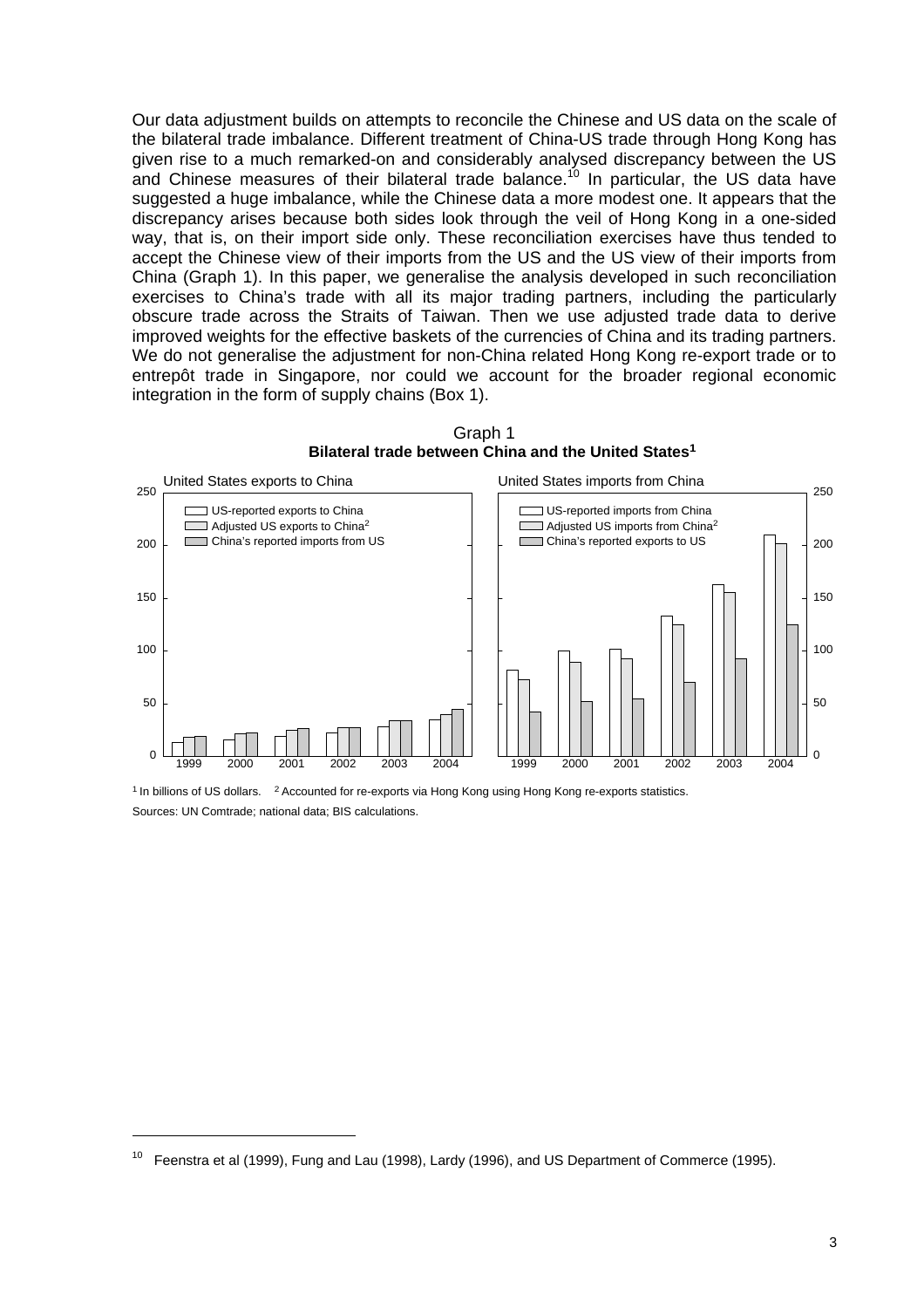#### Box 1

#### **Other entrepôt trade and vertical specialisation in Asia**

To some extent Hong Kong also serves as an entrepôt for trade between Asian economies not including China. For example, some of Japan's exports to Korea flow through Hong Kong. However, judging from the Hong Kong data, such flows are small relative to flows involving China (Panel A of Graph 2). From the other Asian economies' perspectives, such trade flows are even smaller compared with their total trade. Thus, we ignore non-China related Hong Kong re-export trade.

The discussion of Hong Kong in Asia's intra-regional trade naturally brings Singapore to mind, since the city-state serves similarly as a re-export hub, especially for Malaysia and Indonesia. The lack of detailed bilateral re-export data, however, prevents us from carrying out a parallel adjustment for Singapore. Thus, the absence of detailed trade statistics for Singapore makes it difficult to be sure of the appropriate weights. Inaction on this front is also partly justified by the fact that Singapore's merchandise re-export trade is of a much smaller scale than that of Hong Kong (Panel B of Graph 2).

The growing vertical specialisation among east Asian economies may pose further bias in estimating the appropriate EER weights. More specifically, regional vertical specialisation refers to production chains in which each country specialises in the stage of its own comparative advantage. For example, a supply chain can be formed with Japan or Korea exporting high-tech components to China for labour-intensive assembly, and the final products are subsequently exported outside the region. Therefore, gross trade data may not reflect accurately the value added from the different stages of production, nor do they represent the ultimate location driving the demand (eg Japanese chips exported to China could be driven by demand for computers in the US). It would thus imply that in some EER baskets, the weights on countries at the end of the production chain may be overestimated, relative to the original source of supply and the final destination of demand. However, given that trade data are recorded in gross value rather than value added terms, an adjustment for vertical specialisation is difficult, and one should keep this in mind in the interpretation of EER weights.

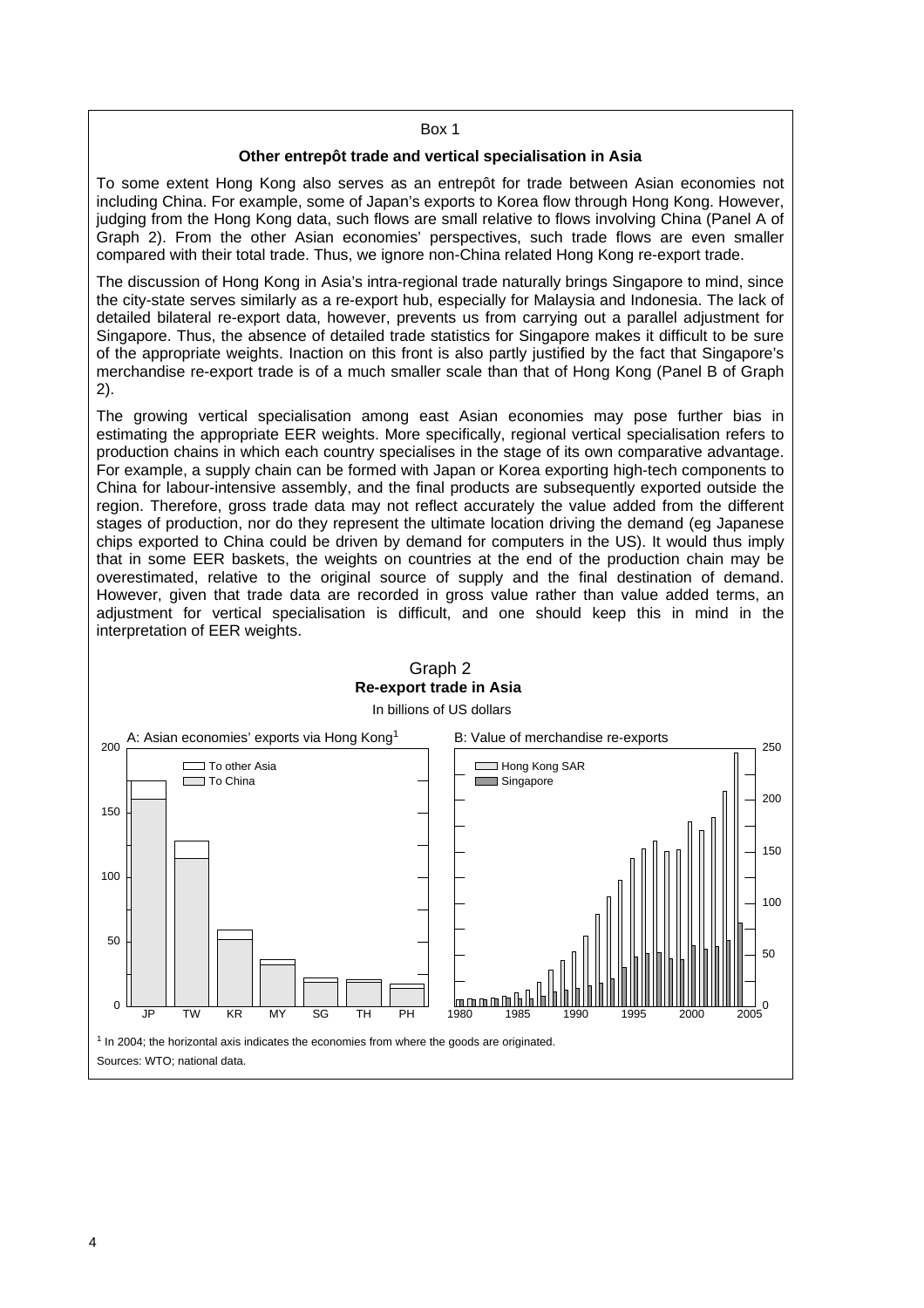With this background, our trade data adjustment methodology can now be presented formally. Denote China as *c* and its trading partner as *i*. Under a bilateral weighting scheme, the weight on economy *i* (*wi*) in an EER basket of the RMB can be expressed as:

$$
w_i = (m_c^i + x_c^i)/(m_c + x_c) \tag{1}
$$

where  $x_c^i$  = China's exports to economy *i* 

 $m_c^i$  = China's imports from economy *i* 

 $x_c$  = China's total exports

 $m_c$  = China's total imports

 $\overline{a}$ 

As seen from (1), we need bilateral trade data ( $x_c$  and  $m_c$ ) to construct weights (w<sub>i</sub>) on the chosen currencies in the RMB EER basket. However, because trade data compiled by China do not consistently account for the varying extent of indirect trade via Hong Kong over time, we use counterpart data from China's trading partners. Let us denote:

DM<sup>i</sup> = Economy *i*'s *reported* exports to China (thus China's direct imports from *i*)

DX<sup>i</sup> = Economy *i*'s *reported* imports from China (thus China's total exports to  $i$ )<sup>11</sup>

First, recall that on *i*'s export side, exports to Hong Kong as the first known destination include a large share of trade that is ultimately shipped to mainland China, making DM<sup>i</sup> an underestimate of  $m_c^i$ . Second, on *i*'s import side, the reported trade statistics normally include all goods originated from China, whether imported directly or indirectly through Hong Kong (the "rules of origin"). However, the imports through Hong Kong do generally receive some value added in the territory. The inclusion of the value of the Hong Kong mark up on *i*'s imports makes DX<sup>i</sup> an overestimate of  $x_c^i$  .

These distortions can be removed by using the appropriate statistics. Specifically, China's imports from *i* are taken as *i*'s reported (direct) exports to China, plus *i*'s indirect exports to China via Hong Kong, less the Hong Kong margin. At the same time, China's exports to *i*  should be *i'*s reported imports from China less the margin associated with the re-exports through Hong Kong. Algebraically,

$$
m_c^i = \text{DM}^i + \text{RM}^i (1 - h_1) \tag{2}
$$

$$
x_c^i = DX^i - RX^i \tag{3}
$$

where RM<sup>i</sup> = Hong Kong's re-exports originating from *i* and destined for China

RX<sup>i</sup> = Hong Kong's re-exports originating from China and destined for *i* 

 $h_1$  = Re-export margin for goods going from *i* via Hong Kong to China

 $h_2$  = Re-export margin for goods going from China via Hong Kong to  $i$ 

We rely on Hong Kong surveys of average margins on re-exports for  $h_1$  and  $h_2$  conducted annually.<sup>12</sup> For 2004, the margin on China-sourced goods  $(h_2)$  is higher at 24% than that on

 $11$  DM<sup>i</sup> takes into account the costs of insurance and freight (cif) while DX<sup>i</sup> takes into account the free on board (fob) factor.

<sup>&</sup>lt;sup>12</sup> Alternative methods of estimating the markup are discussed in Feenstra et al (1998). To estimate h<sub>2</sub>, they compare the unit-value of Hong Kong imports from China and the unit-value of Hong Kong re-exports from China to the US (and to the world). However, the same methodology applied to the estimation of  $h_1$  (markup from US via Hong Kong to China) sometimes produces negative numbers. The authors ascribed this impossible result to measurement errors.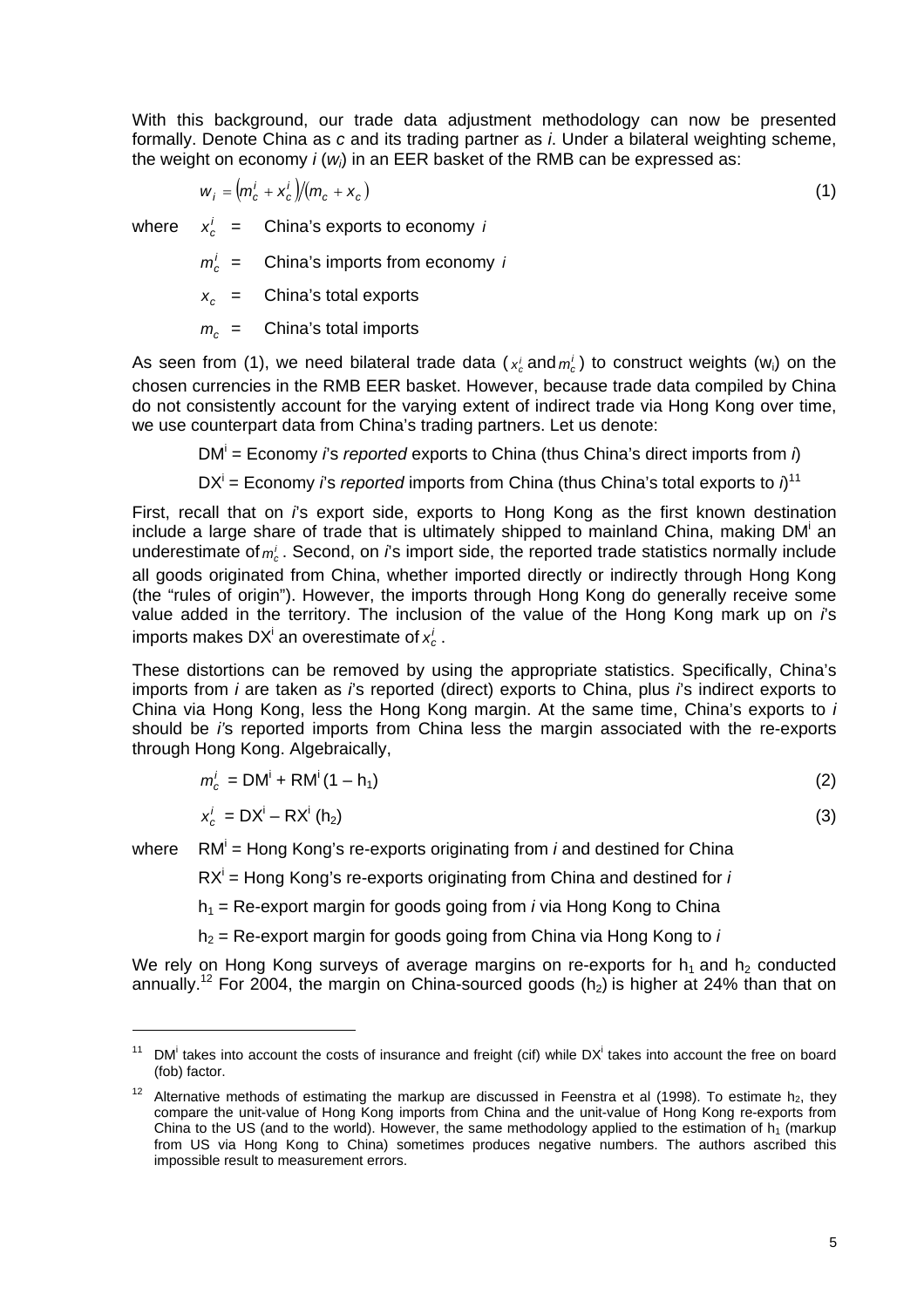goods sourced elsewhere bound for China  $(h_1)$  at 8%. This may reflect that income levels for skilled labour in Hong Kong are closer to that of China's trading partners than China.

Stepping back, and changing the point of view to the trading partner, the adjustment adds to the China trade of most trading partners save Hong Kong. Basically, their exports to China through Hong Kong are being added (with the small 8% margin deducted), while only the Hong Kong mark up is being deducted from their imports from China through Hong Kong.

This adjustment procedure is applied to 31 of China's trading partners.<sup>13</sup> Those receiving exceptional treatment are Taiwan, China (hereafter, Taiwan) and Hong Kong, which are addressed as special cases in Box 2. For Taiwan, we have to make allowances for the merchandise transhipment between China and Taiwan (not captured by Hong Kong's reexport data), and for Hong Kong, its own domestic exports bound for China.

Throughout this paper, *unadjusted* trade data refers to that reported by the relevant authorities (except for China, where we solely use data of its trading partners) and *adjusted*  trade data refers to that derived from the adjustment procedures described above. The importance of these trade data adjustments can be illustrated by the example of the bilateral China-US trade imbalance (Graph 1). According to the US data, the bilateral US trade deficit with China was USD 176 billion in 2004. On the basis of China's own data, the bilateral Sino-US trade deficit was only USD 80 billion. After the adjustment of the trade data, the bilateral trade imbalance was revised to USD 162 billion.14 We will highlight the important impact of trade data revision on both trade weights in the RMB EER basket and the RMB effective exchange rates by comparing the estimates using the adjusted trade data with those using unadjusted trade data.

<sup>&</sup>lt;sup>13</sup> For economies whose re-export trade via Hong Kong to China is not reported by the Hong Kong authorities, we estimate using data of an economy of geographical proximity. For example, we use Mexico (its ratio of of exports/imports via Hong Kong to/from China) as a proxy for Brazil and Chile.

<sup>&</sup>lt;sup>14</sup> The estimate is closer to the US figure than the Chinese figure not because the US measure is in principle better than the Chinese measure. Both countries' import data are not far from our estimates. It is just that the US imports (as reported by the US) are larger than Chinese imports (as reported by China).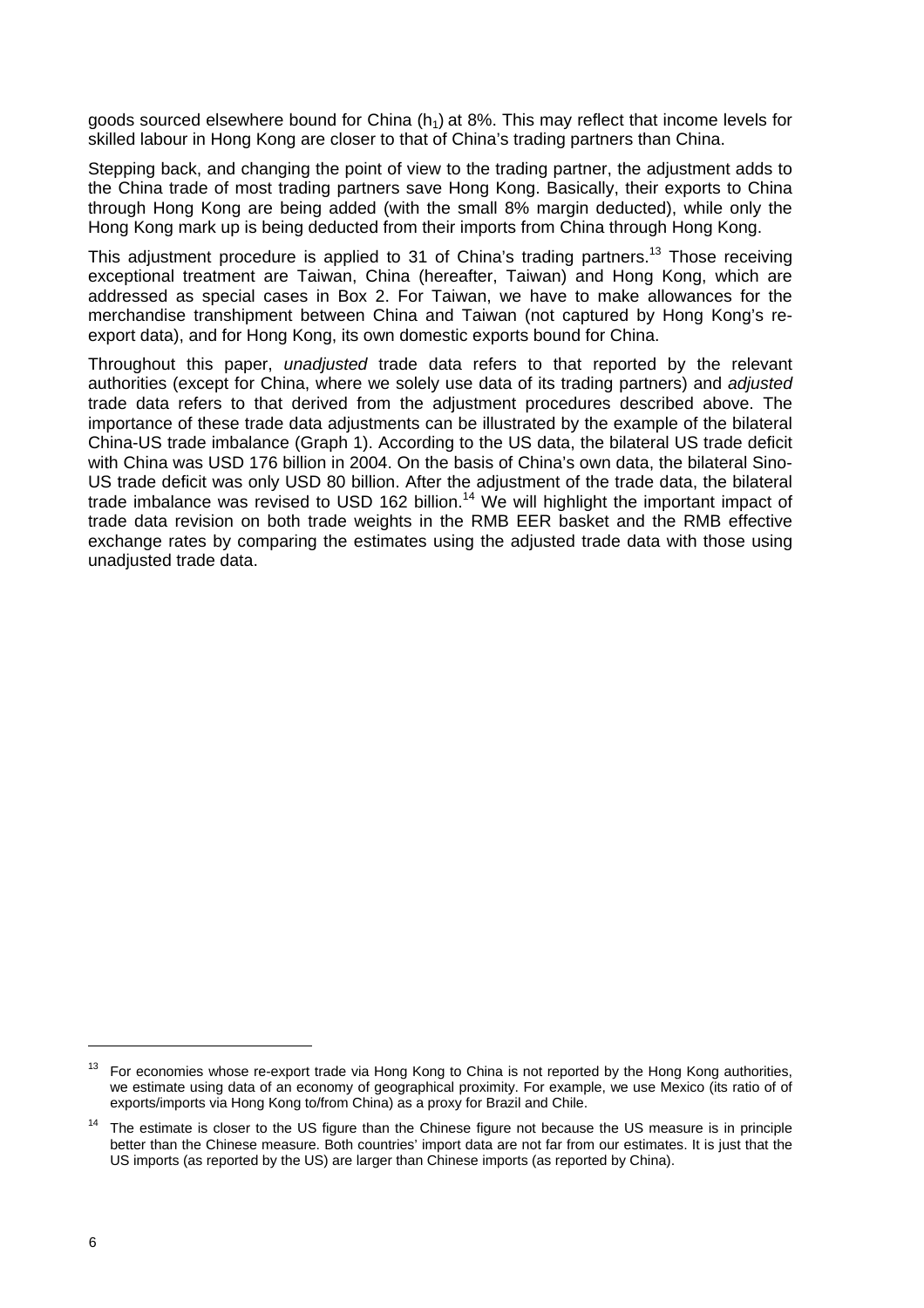#### Box 2

#### **Special trade data adjustments for Hong Kong and Taiwan**

Hong Kong is one of China's biggest trading partners, serving uniquely as an entrepôt. However, in the RMB EER basket and in the baskets of China's major trading partners, Hong Kong should take a much smaller weight than the usually consulted trade data would imply. On the one hand, from Hong Kong's perspective, its exports to China include its re-exports originated from other countries. But Hong Kong's weight should be based on just its *domestic* exports (goods manufactured locally in Hong Kong), as reported by the Hong Kong government. On the other hand, Hong Kong's imports include goods that are subsequently re-exported elsewhere. However, Hong Kong's weight should be based on just *retained* imports, ie goods imported and *consumed locally* in Hong Kong. Such data are unavailable and have to be estimated by eliminating the re-export elements from the total imports, taking into account the re-export margin. After these modifications, Hong Kong's domestic exports to China represent China's true (free on board) imports from Hong Kong; likewise, Hong Kong's retained imports (minus cost of insurance and freight) sourced from China represent China's true exports to Hong Kong. With such an adjustment, Hong Kong's own share in China's total manufacturing imports for 1999-2001 declines from 5% to 4%, while its share of China's manufacturing exports falls from 24% to 4%. The asymmetry in the adjustment on the import and export sides reflects the fact that the origin of imports is usually better recorded than the final destination of exports. The adjustment redistributes Hong Kong's share of China's exports to other economies: Japan's share of China's exports rises from 14% to 18% and the US share rises from 28% to 35%.

Trade data between mainland China and Taiwan have not been accurately recorded. The published Taiwanese data fail to report most of Taiwan's "indirect" trade with China – re-exports through Hong Kong and offshore transhipments via Hong Kong – and thus discrepancies between mainland and Taiwan trade data are large, especially in Taiwan's exports to China. The key difference between re-exports and transhipment is that the former are cleared by Hong Kong customs (and thus recorded in Hong Kong's statistics as re-exports) while the latter are not. Transhipments do not normally involve a change in the ownership of the goods, and can be viewed as the nautical version of the flights across the Straits around the lunar new year in 2005 that had to enter Hong Kong airspace en route. As a result of such unreported sail-bys, using Hong Kong's re-export data alone is not sufficient to correct for the cross-Strait inconsistency in trade data. Two agencies in Taiwan (the Mainland Affairs Council and the Bureau of Foreign  $\text{Trade}^{15}$ ) produce separate estimates of cross-Strait trade flows, taking into account both re-exports and transhipments. We use the simple average of these two estimates in our calculations. Since 2002, the two agencies have unified their statistics. Given the political controversy over this trade, it is possible that there are biases in these estimates. We have not, however, been able to form a prior regarding the size, or indeed sign, of any such bias and thus we take them as a usable measure of the cross-Strait trade patterns.

### **1.2 Updating the base year**

On the presumption that trade patterns tend to be fairly stable over time, a frequent practice in the calculation of effective exchange rates is to base trade weights on trade data for some base year and not to update the base year for an extended period. However, the rapid economic integration within Asia in the last decade (despite the Asian crisis, regional trade picked up sharply afterwards; see Panel A of Graph 3) shows that trade patterns can evolve quickly. Moreover, regional trade agreements under discussion among ASEAN<sup>16</sup> and China, Japan and Korea (the "ASEAN +3"), could quicken the change in these patterns. Use of

<sup>&</sup>lt;sup>15</sup> See Appendix 1.

<sup>&</sup>lt;sup>16</sup> Association of Southeast Asian Nations, comprising Brunei, Cambodia, Indonesia, Laos, Malaysia, Myanmar, the Philippines, Singapore, Thailand and Vietnam.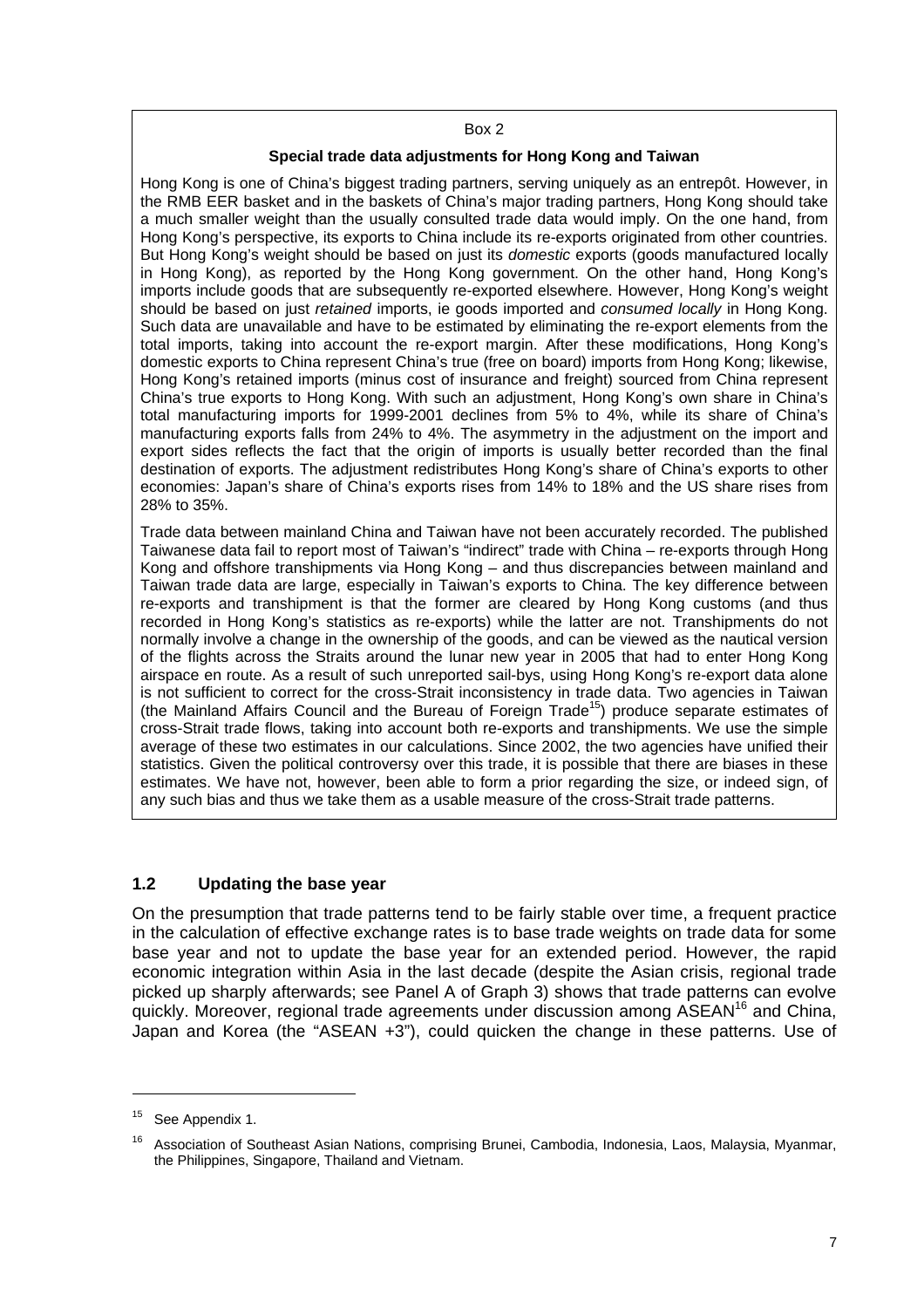weights based on decade-old trade patterns thus runs the risk of overweighting Europe and North America and underweighting Asia.

Moreover, China's external trade has grown particularly rapidly and has shifted towards manufacturing (Panel B of Graph 3). China's share in global trade rose from less than 2% in the early 1990s to more than 6% in 2004. Over the same period, China's exports shifted away from primary to manufactured goods as its economy industrialised, to over 90% of its total exports in 2004. In the process, China's imports have increasingly come from the rest of Asia while its exports have increasingly gone to the US market. These facts highlight China's emergence as a major link in the global manufacturing supply chain, specialising in labourintensive activities. With China's accession to the WTO, these trade patterns are likely to evolve further.



1 Total trade between China, Hong Kong SAR, India, Indonesia, Japan, Korea, Malaysia, the Philippines, Singapore, Taiwan (China) and Thailand; as a share of their total global trade. <sup>2</sup> Goods classified under SITC (revision 3) sections 5 through 8; as a share of total exports.

Sources: IMF; UN Comtrade.

To accommodate these rapid changes in Asia's, particularly China's, trade patterns, we update our *trade weights* and *effective exchange rate indices* based on 1991 trade data to a more recent base period of 1999-2001. Comparison of the results based on earlier and later data can shed light on the implications of the shifting trade patterns in Asia.<sup>17</sup>

## **2. Refining the RMB effective exchange rate**

This section and the next bring together the above two refinements in the determination of weights and the construction of effective exchange rate indices. This section focuses on the

Admittedly, an ideal approach is to update trade weights regularly and "chain-link" the effective exchange rate indices calculated with contemporaneous trade weights. For example, see Klau and Fung (2006).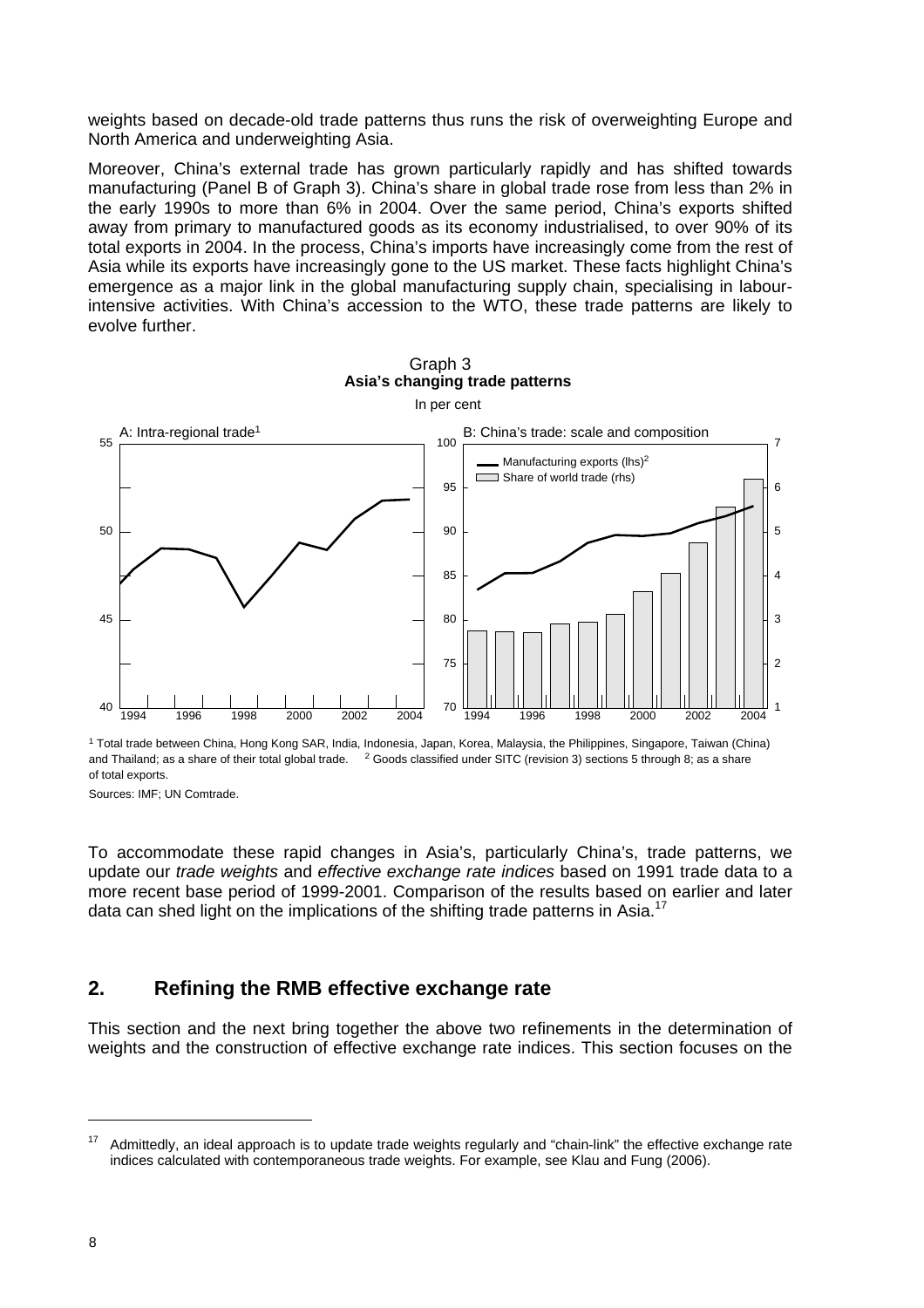Chinese renminbi, and the next section analyses other Asian currencies. To facilitate the discussion, we compare the calculation results under two scenarios:

- *Base scenario*: unadjusted trade data and 1991 trade weights
- *Refined scenario*: adjusted trade data and 1999-2001 trade weights

These two scenarios are compared in terms of both the trade weights in the RMB EER basket and the RMB effective exchange rate indices. It should be recognised at the outset that, while the trade weights are influenced by both refinements, measures of effective exchange rates are also affected by interactions between the new weights and the paths of exchange rates and prices. We first analyse the combined effects of the refinements on the trade weights and effective exchange rates, and then discuss the independent impact of each refinement separately.

### **2.1 Comparison of basket weights with both refinements**

A juxtaposition of the trade weights in the RMB EER basket under the two scenarios results in two striking contrasts (Table 1). First, the combined trade weight on Asia (including Japan) in the RMB EER basket decreases substantially with the refinements. In particular, it falls by 8 percentage points, from 55% under the base scenario to 47% under the refined scenario. Within Asia, the decline of the Asian weight is more than entirely due to the sharp reduction in the weight of Hong Kong (from 35% under the base scenario to only 5% under the refined scenario). The refined scenario increases the weights on all the other Asian economies in the basket, most notably Taiwan, Korea and Japan. Similarly, the weight on the US, China's single largest export market, increases by 7 percentage points. The weight of the euro area remains more or less the same under both scenarios. As is demonstrated below, this somewhat surprising result reflects that the increase in the weight on Europe from looking through the veil of Hong Kong is offset by the declining importance of Europe as a trading partner of China over the 1990s.<sup>18</sup>

A second, and less obvious, contrast is that the refined scenario reduces the weight on the US dollar. This is true in relation to a narrow "dollar bloc" comprising not only the US but also Hong Kong and Malaysia (at least before July 2005), with their pegged currencies.<sup>19</sup> In the RMB EER basket, the weight on this dollar bloc would be almost halved, from 55% under the base scenario to just 33%, owing to the redistribution of Hong Kong's trade weight to economies other than the US. This is also true in relation to a broader "dollar bloc" including in addition the Philippines, Brazil, Chile and Mexico, for which the weight declined from 56% to 35%.

### **2.2 Comparison of effective exchange rates with both refinements**

The RMB NEERs and REERs under the base and refined scenarios show similarities and differences (Graph 4). On the one hand, the RMB effective exchange rates broadly follow similar movements under the two scenarios, with a correlation coefficient of 99% for the monthly NEER and 95% for the monthly REER between April 1994 and June 2006. On the other hand, however, the effective exchange rates under these two scenarios can sometimes diverge by as much as several percentage points. In particular, the refined NEER shows a much sharper appreciation of the RMB both during the Asian crisis around late 1997 and

<sup>&</sup>lt;sup>18</sup> This pair of offsetting effects, however, has no counterpart in the weight in the euro area effective exchange rate on China because China became a more important trading partner for Europe over the same decade.

 $19$  Malaysia followed China in abandoning a pure dollar peg on 21 July 2005.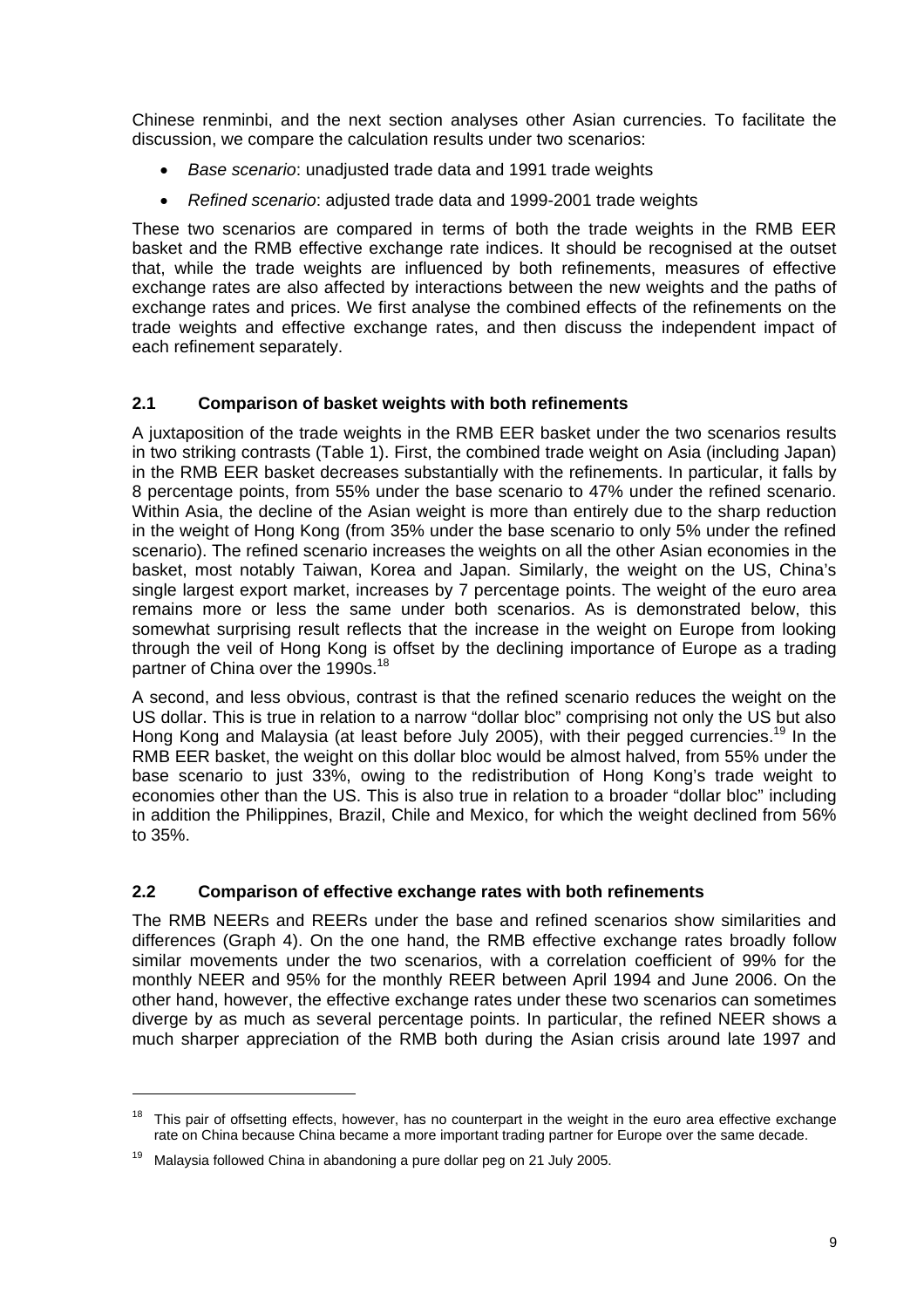during the final part of the dollar strengthening cycle into the first quarter of 2002. This is consistent with the decreased dollar bloc weight in the refined scenario, given that some Asian currencies (eg the Korean won and the New Taiwan dollar, which gained much weight in China's basket) depreciated against the dollar during the episodes mentioned. In addition, the gap between the REER indices under the two scenarios exhibits similar trends.

Overall, the RMB effective exchange rates under the refined scenario appear to be more volatile than those under the base scenario. Table 2 confirms this visual impression for both the nominal and real effective exchange rates. The most important reason behind the increased effective exchange rate volatility *as measured* under the refined scenario is the sharply reduced dollar bloc weight in the RMB EER basket after the refinements. Given the history of the RMB's tight dollar link between 1994 and 2005, an RMB EER basket assigning a smaller dollar bloc weight will translate fluctuations in the bilateral dollar rates of other trading partners' currencies into an increase in the effective volatility of the RMB.<sup>20</sup> This finding again underscores the importance of properly measuring the trade weights in the effective exchange rate estimation, since an overweighting of the dollar bloc conveys an exaggerated impression of currency stability under a dollar peg.<sup>21</sup>

 $20$  Given the paths of other bilateral dollar exchange rates, the effective volatility as calculated depends on the weights assigned to different currencies in the basket. At the limit, a 100% weight on the dollar bloc means that the bilateral dollar exchange rate and effective exchange rate are essentially the same. In other words, under a tight dollar link and a (misassigned) 100% weight on the dollar bloc, the RMB volatility would be zero in both effective and bilateral terms.

Note also that the RMB REERs are more volatile than their nominal counterparts under both scenarios. This may reflect instability in the inflation process in China, with food bulking large in the consumer price index.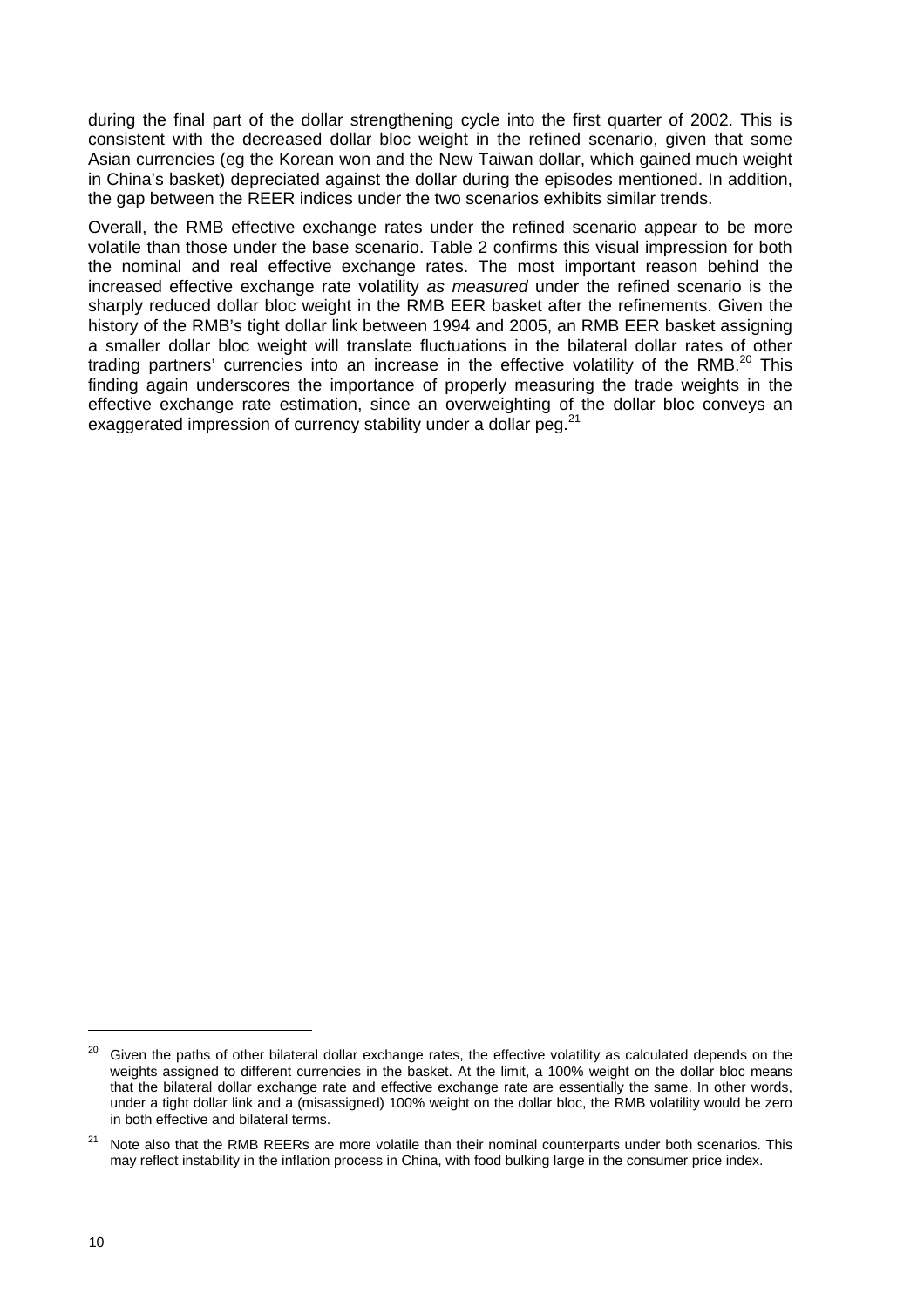#### Table 1

## **Trade weights in the EER baskets of the Chinese renminbi1**

In per cent

| unadjusted<br>Trade data<br>unadjusted<br>adjusted<br>adjusted<br>$\boldsymbol{H}$<br><b>Refined scenario</b><br><b>Base scenario</b><br>48.3<br>50.7<br>Asia<br>54.8<br>46.5<br>Hong Kong<br>34.7<br>11.5<br>21.1<br>4.8<br>India<br>0.0<br>0.0<br>0.4<br>0.4<br>Indonesia<br>0.9<br>1.3<br>0.6<br>0.5<br>13.7<br>20.1<br>16.4<br>20.7<br>Japan<br>Korea<br>2.5<br>4.0<br>5.6<br>7.1<br>0.5<br>0.7<br>1.3<br>Malaysia<br>1.1<br>0.2<br>0.3<br>Philippines<br>0.2<br>0.4<br>1.3<br>1.7<br>2.4<br>Singapore<br>2.8<br>0.3<br>7.8<br>7.2<br>Taiwan (China)<br>2.0<br>Thailand<br>0.8<br>0.9<br>1.1<br>1.3<br><b>North America</b><br>21.8<br>24.5<br>26.9<br>28.7<br>20.1<br>22.6<br>25.0<br>26.7<br><b>United States</b><br>1.7<br>1.9<br>2.1<br>Canada<br>1.9<br>20.2<br>17.2<br>17.3<br>15.4<br>Euro area<br>0.6<br>0.7<br>0.4<br>Austria<br>0.4<br>1.0<br>1.2<br>1.1<br>1.2<br>Belgium<br>0.4<br>0.4<br>0.5<br>Finland<br>0.6<br>3.2<br>3.8<br>2.8<br>3.1<br>France<br>7.3<br>8.5<br>5.7<br>6.4<br>Germany<br>0.2<br>0.2<br>0.2<br>Greece<br>0.2<br>Ireland<br>0.1<br>0.1<br>0.2<br>0.3<br>2.5<br>3.0<br>1.9<br>Italy<br>2.3<br>Netherlands<br>0.9<br>1.0<br>1.5<br>1.5<br>0.1<br>0.1<br>Portugal<br>0.1<br>0.1<br>Spain<br>1.1<br>1.3<br>1.0<br>1.1<br><b>Other Europe</b><br>4.3<br>5.3<br>4.2<br>4.6<br>0.4<br>0.5<br>0.4<br>Denmark<br>0.4<br>0.1<br>0.3<br>0.2<br>Norway<br>0.3<br>Sweden<br>0.6<br>0.7<br>0.6<br>0.7<br>Switzerland<br>0.7<br>0.5<br>0.9<br>0.6<br>United Kingdom<br>2.4<br>2.9<br>2.5<br>2.6<br>1.7<br><b>Others</b><br>1.8<br>2.8<br>3.0<br>1.2<br>1.2<br>1.2<br>Australia<br>1.3<br>0.1<br>0.3<br><b>Brazil</b><br>0.1<br>0.4<br>0.1<br>Chile<br>0.1<br>0.3<br>0.3<br>0.2<br>Mexico<br>0.2<br>0.7<br>0.8<br>0.3<br>0.1<br>0.3<br>0.2<br><b>New Zealand</b><br>Memo:<br>36.8<br>20.1<br>29.6<br>41.7<br>Asia excl. HK<br>Asia excl. HK and JP<br>6.4<br>16.7<br>13.2<br>21.0<br>Narrow dollar bloc <sup>2</sup><br>55.3<br>34.8<br>47.2<br>32.8 | Base period                    | 1991 |      | 1999-2001 |      |  |  |  |
|---------------------------------------------------------------------------------------------------------------------------------------------------------------------------------------------------------------------------------------------------------------------------------------------------------------------------------------------------------------------------------------------------------------------------------------------------------------------------------------------------------------------------------------------------------------------------------------------------------------------------------------------------------------------------------------------------------------------------------------------------------------------------------------------------------------------------------------------------------------------------------------------------------------------------------------------------------------------------------------------------------------------------------------------------------------------------------------------------------------------------------------------------------------------------------------------------------------------------------------------------------------------------------------------------------------------------------------------------------------------------------------------------------------------------------------------------------------------------------------------------------------------------------------------------------------------------------------------------------------------------------------------------------------------------------------------------------------------------------------------------------------------------------------------------------------------------------------------------------------------------------------------------------------------------------------------------------------------------|--------------------------------|------|------|-----------|------|--|--|--|
|                                                                                                                                                                                                                                                                                                                                                                                                                                                                                                                                                                                                                                                                                                                                                                                                                                                                                                                                                                                                                                                                                                                                                                                                                                                                                                                                                                                                                                                                                                                                                                                                                                                                                                                                                                                                                                                                                                                                                                           |                                |      |      |           |      |  |  |  |
|                                                                                                                                                                                                                                                                                                                                                                                                                                                                                                                                                                                                                                                                                                                                                                                                                                                                                                                                                                                                                                                                                                                                                                                                                                                                                                                                                                                                                                                                                                                                                                                                                                                                                                                                                                                                                                                                                                                                                                           |                                |      |      |           |      |  |  |  |
|                                                                                                                                                                                                                                                                                                                                                                                                                                                                                                                                                                                                                                                                                                                                                                                                                                                                                                                                                                                                                                                                                                                                                                                                                                                                                                                                                                                                                                                                                                                                                                                                                                                                                                                                                                                                                                                                                                                                                                           |                                |      |      |           |      |  |  |  |
|                                                                                                                                                                                                                                                                                                                                                                                                                                                                                                                                                                                                                                                                                                                                                                                                                                                                                                                                                                                                                                                                                                                                                                                                                                                                                                                                                                                                                                                                                                                                                                                                                                                                                                                                                                                                                                                                                                                                                                           |                                |      |      |           |      |  |  |  |
|                                                                                                                                                                                                                                                                                                                                                                                                                                                                                                                                                                                                                                                                                                                                                                                                                                                                                                                                                                                                                                                                                                                                                                                                                                                                                                                                                                                                                                                                                                                                                                                                                                                                                                                                                                                                                                                                                                                                                                           |                                |      |      |           |      |  |  |  |
|                                                                                                                                                                                                                                                                                                                                                                                                                                                                                                                                                                                                                                                                                                                                                                                                                                                                                                                                                                                                                                                                                                                                                                                                                                                                                                                                                                                                                                                                                                                                                                                                                                                                                                                                                                                                                                                                                                                                                                           |                                |      |      |           |      |  |  |  |
|                                                                                                                                                                                                                                                                                                                                                                                                                                                                                                                                                                                                                                                                                                                                                                                                                                                                                                                                                                                                                                                                                                                                                                                                                                                                                                                                                                                                                                                                                                                                                                                                                                                                                                                                                                                                                                                                                                                                                                           |                                |      |      |           |      |  |  |  |
|                                                                                                                                                                                                                                                                                                                                                                                                                                                                                                                                                                                                                                                                                                                                                                                                                                                                                                                                                                                                                                                                                                                                                                                                                                                                                                                                                                                                                                                                                                                                                                                                                                                                                                                                                                                                                                                                                                                                                                           |                                |      |      |           |      |  |  |  |
|                                                                                                                                                                                                                                                                                                                                                                                                                                                                                                                                                                                                                                                                                                                                                                                                                                                                                                                                                                                                                                                                                                                                                                                                                                                                                                                                                                                                                                                                                                                                                                                                                                                                                                                                                                                                                                                                                                                                                                           |                                |      |      |           |      |  |  |  |
|                                                                                                                                                                                                                                                                                                                                                                                                                                                                                                                                                                                                                                                                                                                                                                                                                                                                                                                                                                                                                                                                                                                                                                                                                                                                                                                                                                                                                                                                                                                                                                                                                                                                                                                                                                                                                                                                                                                                                                           |                                |      |      |           |      |  |  |  |
|                                                                                                                                                                                                                                                                                                                                                                                                                                                                                                                                                                                                                                                                                                                                                                                                                                                                                                                                                                                                                                                                                                                                                                                                                                                                                                                                                                                                                                                                                                                                                                                                                                                                                                                                                                                                                                                                                                                                                                           |                                |      |      |           |      |  |  |  |
|                                                                                                                                                                                                                                                                                                                                                                                                                                                                                                                                                                                                                                                                                                                                                                                                                                                                                                                                                                                                                                                                                                                                                                                                                                                                                                                                                                                                                                                                                                                                                                                                                                                                                                                                                                                                                                                                                                                                                                           |                                |      |      |           |      |  |  |  |
|                                                                                                                                                                                                                                                                                                                                                                                                                                                                                                                                                                                                                                                                                                                                                                                                                                                                                                                                                                                                                                                                                                                                                                                                                                                                                                                                                                                                                                                                                                                                                                                                                                                                                                                                                                                                                                                                                                                                                                           |                                |      |      |           |      |  |  |  |
|                                                                                                                                                                                                                                                                                                                                                                                                                                                                                                                                                                                                                                                                                                                                                                                                                                                                                                                                                                                                                                                                                                                                                                                                                                                                                                                                                                                                                                                                                                                                                                                                                                                                                                                                                                                                                                                                                                                                                                           |                                |      |      |           |      |  |  |  |
|                                                                                                                                                                                                                                                                                                                                                                                                                                                                                                                                                                                                                                                                                                                                                                                                                                                                                                                                                                                                                                                                                                                                                                                                                                                                                                                                                                                                                                                                                                                                                                                                                                                                                                                                                                                                                                                                                                                                                                           |                                |      |      |           |      |  |  |  |
|                                                                                                                                                                                                                                                                                                                                                                                                                                                                                                                                                                                                                                                                                                                                                                                                                                                                                                                                                                                                                                                                                                                                                                                                                                                                                                                                                                                                                                                                                                                                                                                                                                                                                                                                                                                                                                                                                                                                                                           |                                |      |      |           |      |  |  |  |
|                                                                                                                                                                                                                                                                                                                                                                                                                                                                                                                                                                                                                                                                                                                                                                                                                                                                                                                                                                                                                                                                                                                                                                                                                                                                                                                                                                                                                                                                                                                                                                                                                                                                                                                                                                                                                                                                                                                                                                           |                                |      |      |           |      |  |  |  |
|                                                                                                                                                                                                                                                                                                                                                                                                                                                                                                                                                                                                                                                                                                                                                                                                                                                                                                                                                                                                                                                                                                                                                                                                                                                                                                                                                                                                                                                                                                                                                                                                                                                                                                                                                                                                                                                                                                                                                                           |                                |      |      |           |      |  |  |  |
|                                                                                                                                                                                                                                                                                                                                                                                                                                                                                                                                                                                                                                                                                                                                                                                                                                                                                                                                                                                                                                                                                                                                                                                                                                                                                                                                                                                                                                                                                                                                                                                                                                                                                                                                                                                                                                                                                                                                                                           |                                |      |      |           |      |  |  |  |
|                                                                                                                                                                                                                                                                                                                                                                                                                                                                                                                                                                                                                                                                                                                                                                                                                                                                                                                                                                                                                                                                                                                                                                                                                                                                                                                                                                                                                                                                                                                                                                                                                                                                                                                                                                                                                                                                                                                                                                           |                                |      |      |           |      |  |  |  |
|                                                                                                                                                                                                                                                                                                                                                                                                                                                                                                                                                                                                                                                                                                                                                                                                                                                                                                                                                                                                                                                                                                                                                                                                                                                                                                                                                                                                                                                                                                                                                                                                                                                                                                                                                                                                                                                                                                                                                                           |                                |      |      |           |      |  |  |  |
|                                                                                                                                                                                                                                                                                                                                                                                                                                                                                                                                                                                                                                                                                                                                                                                                                                                                                                                                                                                                                                                                                                                                                                                                                                                                                                                                                                                                                                                                                                                                                                                                                                                                                                                                                                                                                                                                                                                                                                           |                                |      |      |           |      |  |  |  |
|                                                                                                                                                                                                                                                                                                                                                                                                                                                                                                                                                                                                                                                                                                                                                                                                                                                                                                                                                                                                                                                                                                                                                                                                                                                                                                                                                                                                                                                                                                                                                                                                                                                                                                                                                                                                                                                                                                                                                                           |                                |      |      |           |      |  |  |  |
|                                                                                                                                                                                                                                                                                                                                                                                                                                                                                                                                                                                                                                                                                                                                                                                                                                                                                                                                                                                                                                                                                                                                                                                                                                                                                                                                                                                                                                                                                                                                                                                                                                                                                                                                                                                                                                                                                                                                                                           |                                |      |      |           |      |  |  |  |
|                                                                                                                                                                                                                                                                                                                                                                                                                                                                                                                                                                                                                                                                                                                                                                                                                                                                                                                                                                                                                                                                                                                                                                                                                                                                                                                                                                                                                                                                                                                                                                                                                                                                                                                                                                                                                                                                                                                                                                           |                                |      |      |           |      |  |  |  |
|                                                                                                                                                                                                                                                                                                                                                                                                                                                                                                                                                                                                                                                                                                                                                                                                                                                                                                                                                                                                                                                                                                                                                                                                                                                                                                                                                                                                                                                                                                                                                                                                                                                                                                                                                                                                                                                                                                                                                                           |                                |      |      |           |      |  |  |  |
|                                                                                                                                                                                                                                                                                                                                                                                                                                                                                                                                                                                                                                                                                                                                                                                                                                                                                                                                                                                                                                                                                                                                                                                                                                                                                                                                                                                                                                                                                                                                                                                                                                                                                                                                                                                                                                                                                                                                                                           |                                |      |      |           |      |  |  |  |
|                                                                                                                                                                                                                                                                                                                                                                                                                                                                                                                                                                                                                                                                                                                                                                                                                                                                                                                                                                                                                                                                                                                                                                                                                                                                                                                                                                                                                                                                                                                                                                                                                                                                                                                                                                                                                                                                                                                                                                           |                                |      |      |           |      |  |  |  |
|                                                                                                                                                                                                                                                                                                                                                                                                                                                                                                                                                                                                                                                                                                                                                                                                                                                                                                                                                                                                                                                                                                                                                                                                                                                                                                                                                                                                                                                                                                                                                                                                                                                                                                                                                                                                                                                                                                                                                                           |                                |      |      |           |      |  |  |  |
|                                                                                                                                                                                                                                                                                                                                                                                                                                                                                                                                                                                                                                                                                                                                                                                                                                                                                                                                                                                                                                                                                                                                                                                                                                                                                                                                                                                                                                                                                                                                                                                                                                                                                                                                                                                                                                                                                                                                                                           |                                |      |      |           |      |  |  |  |
|                                                                                                                                                                                                                                                                                                                                                                                                                                                                                                                                                                                                                                                                                                                                                                                                                                                                                                                                                                                                                                                                                                                                                                                                                                                                                                                                                                                                                                                                                                                                                                                                                                                                                                                                                                                                                                                                                                                                                                           |                                |      |      |           |      |  |  |  |
|                                                                                                                                                                                                                                                                                                                                                                                                                                                                                                                                                                                                                                                                                                                                                                                                                                                                                                                                                                                                                                                                                                                                                                                                                                                                                                                                                                                                                                                                                                                                                                                                                                                                                                                                                                                                                                                                                                                                                                           |                                |      |      |           |      |  |  |  |
|                                                                                                                                                                                                                                                                                                                                                                                                                                                                                                                                                                                                                                                                                                                                                                                                                                                                                                                                                                                                                                                                                                                                                                                                                                                                                                                                                                                                                                                                                                                                                                                                                                                                                                                                                                                                                                                                                                                                                                           |                                |      |      |           |      |  |  |  |
|                                                                                                                                                                                                                                                                                                                                                                                                                                                                                                                                                                                                                                                                                                                                                                                                                                                                                                                                                                                                                                                                                                                                                                                                                                                                                                                                                                                                                                                                                                                                                                                                                                                                                                                                                                                                                                                                                                                                                                           |                                |      |      |           |      |  |  |  |
|                                                                                                                                                                                                                                                                                                                                                                                                                                                                                                                                                                                                                                                                                                                                                                                                                                                                                                                                                                                                                                                                                                                                                                                                                                                                                                                                                                                                                                                                                                                                                                                                                                                                                                                                                                                                                                                                                                                                                                           |                                |      |      |           |      |  |  |  |
|                                                                                                                                                                                                                                                                                                                                                                                                                                                                                                                                                                                                                                                                                                                                                                                                                                                                                                                                                                                                                                                                                                                                                                                                                                                                                                                                                                                                                                                                                                                                                                                                                                                                                                                                                                                                                                                                                                                                                                           |                                |      |      |           |      |  |  |  |
|                                                                                                                                                                                                                                                                                                                                                                                                                                                                                                                                                                                                                                                                                                                                                                                                                                                                                                                                                                                                                                                                                                                                                                                                                                                                                                                                                                                                                                                                                                                                                                                                                                                                                                                                                                                                                                                                                                                                                                           |                                |      |      |           |      |  |  |  |
|                                                                                                                                                                                                                                                                                                                                                                                                                                                                                                                                                                                                                                                                                                                                                                                                                                                                                                                                                                                                                                                                                                                                                                                                                                                                                                                                                                                                                                                                                                                                                                                                                                                                                                                                                                                                                                                                                                                                                                           |                                |      |      |           |      |  |  |  |
|                                                                                                                                                                                                                                                                                                                                                                                                                                                                                                                                                                                                                                                                                                                                                                                                                                                                                                                                                                                                                                                                                                                                                                                                                                                                                                                                                                                                                                                                                                                                                                                                                                                                                                                                                                                                                                                                                                                                                                           |                                |      |      |           |      |  |  |  |
|                                                                                                                                                                                                                                                                                                                                                                                                                                                                                                                                                                                                                                                                                                                                                                                                                                                                                                                                                                                                                                                                                                                                                                                                                                                                                                                                                                                                                                                                                                                                                                                                                                                                                                                                                                                                                                                                                                                                                                           |                                |      |      |           |      |  |  |  |
|                                                                                                                                                                                                                                                                                                                                                                                                                                                                                                                                                                                                                                                                                                                                                                                                                                                                                                                                                                                                                                                                                                                                                                                                                                                                                                                                                                                                                                                                                                                                                                                                                                                                                                                                                                                                                                                                                                                                                                           |                                |      |      |           |      |  |  |  |
|                                                                                                                                                                                                                                                                                                                                                                                                                                                                                                                                                                                                                                                                                                                                                                                                                                                                                                                                                                                                                                                                                                                                                                                                                                                                                                                                                                                                                                                                                                                                                                                                                                                                                                                                                                                                                                                                                                                                                                           |                                |      |      |           |      |  |  |  |
|                                                                                                                                                                                                                                                                                                                                                                                                                                                                                                                                                                                                                                                                                                                                                                                                                                                                                                                                                                                                                                                                                                                                                                                                                                                                                                                                                                                                                                                                                                                                                                                                                                                                                                                                                                                                                                                                                                                                                                           |                                |      |      |           |      |  |  |  |
|                                                                                                                                                                                                                                                                                                                                                                                                                                                                                                                                                                                                                                                                                                                                                                                                                                                                                                                                                                                                                                                                                                                                                                                                                                                                                                                                                                                                                                                                                                                                                                                                                                                                                                                                                                                                                                                                                                                                                                           |                                |      |      |           |      |  |  |  |
|                                                                                                                                                                                                                                                                                                                                                                                                                                                                                                                                                                                                                                                                                                                                                                                                                                                                                                                                                                                                                                                                                                                                                                                                                                                                                                                                                                                                                                                                                                                                                                                                                                                                                                                                                                                                                                                                                                                                                                           | Broad dollar bloc <sup>3</sup> | 55.9 | 35.4 | 48.8      | 34.7 |  |  |  |

<sup>1</sup> Based on bilateral weighting scheme.  $\frac{2}{3}$  Comprising US, Hong Kong and Malaysia.  $\frac{3}{3}$ <sup>3</sup> Comprising the narrow dollar bloc and Brazil, Chile, Mexico and the Philippines.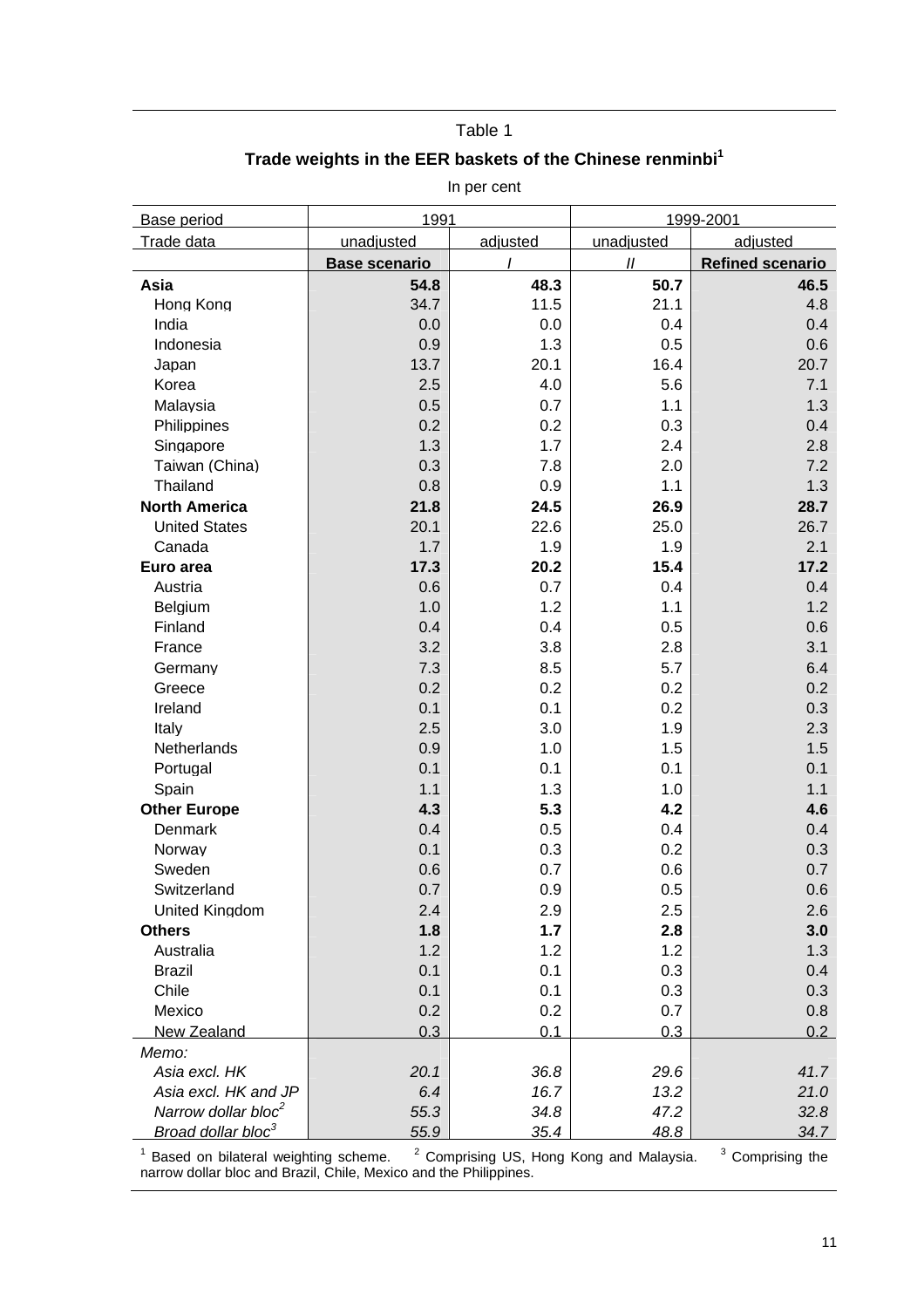Graph 4 **Effective exchange rates for China<sup>1</sup>** Sample average = 100



Source: BIS calculations.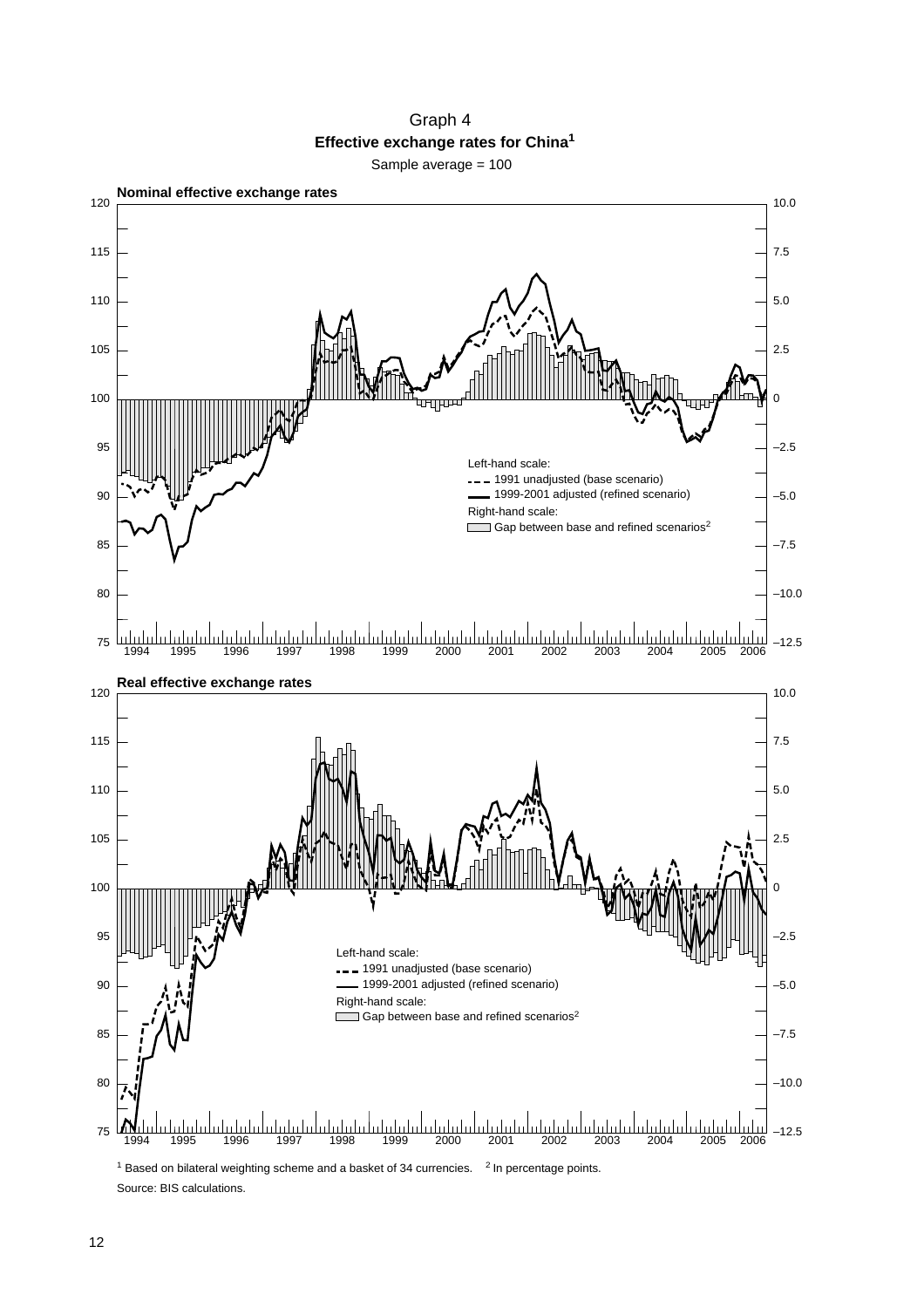### Table 2

## **Effective exchange rates for China: volatility comparison<sup>1</sup>**

| Base scenario <sup>2</sup> | Refined scenario <sup>3</sup> |
|----------------------------|-------------------------------|
| 2.9                        | 4.C                           |
| 6.2                        | 6.7                           |
|                            |                               |

In standard deviation of annualised monthly percentage changes

Sample period = April 1994 to June 2006. Unadjusted trade data, 1991 trade weights. <sup>3</sup> Adjusted trade data, 1999-2001 trade weights.

### **2.3 Comparison with each refinement considered separately**

Closer examination of the trade weights and effective exchange rate estimates helps shed light on the independent impacts owing to each refinement and their interaction. The unshaded columns of Table 1 can be compared to the shaded columns to see the partial effects.

### *2.3.1 Effects of trade data adjustment*

The adjustment of the trade data to reflect Hong Kong's entrepôt trade and Taiwanese transhipments through Hong Kong makes more difference than the update of the base years. A comparison of the column labelled "base scenario" and Column *I* of Table 1 shows how weights based on 1991 data would have differed with the adjustment of the trade data. A key result is that the weights on Japan and Taiwan in the RMB EER basket would have gained much from just the trade data revision to account for Hong Kong's re-export trade and cross-Strait transhipment. The large increase in the weights on the yen and Taiwan dollar, and these currencies' depreciation against the dollar (and RMB) around the Asian crisis and during the late phase of the dollar's upcycle, result in the adjusted RMB NEER showing a larger appreciation in these episodes.<sup>22</sup>

The effect of adjusting for entrepôt trade and transhipments is smaller when more recent trade data are used (comparing Column *II* and the refined scenario in Table 1). This reflects the shrinking relative role of Hong Kong as an entrepôt (particularly for intra-regional trade within Asia) over the  $1990s.<sup>23</sup>$ 

## *2.3.2 Effects of base year updating*

 $\overline{a}$ 

A comparison of weights based on the beginning of the 1990s with those based on the end of the 1990s, both incorporating the Hong Kong and Taiwan trade adjustments, suggests that

<sup>&</sup>lt;sup>22</sup> One should be careful in interpreting the gaps and deviations of the effective exchange rate indices, as different ways of rebasing will have noticeable impact on their shape. In this paper, we consistently use the sample means for rebasing the indices.

<sup>&</sup>lt;sup>23</sup> Usina 1999-2001 trade as a base, the adjustment of Hong Kong and Taiwan trade reduces the weight on Hong Kong much less sharply than when 1991 data are used, by 16 percentage points rather than 23 percentage points. Weights on the US and the euro area both increase by about 2 percentage points. To varying degrees, the weights increased for other Asian economies.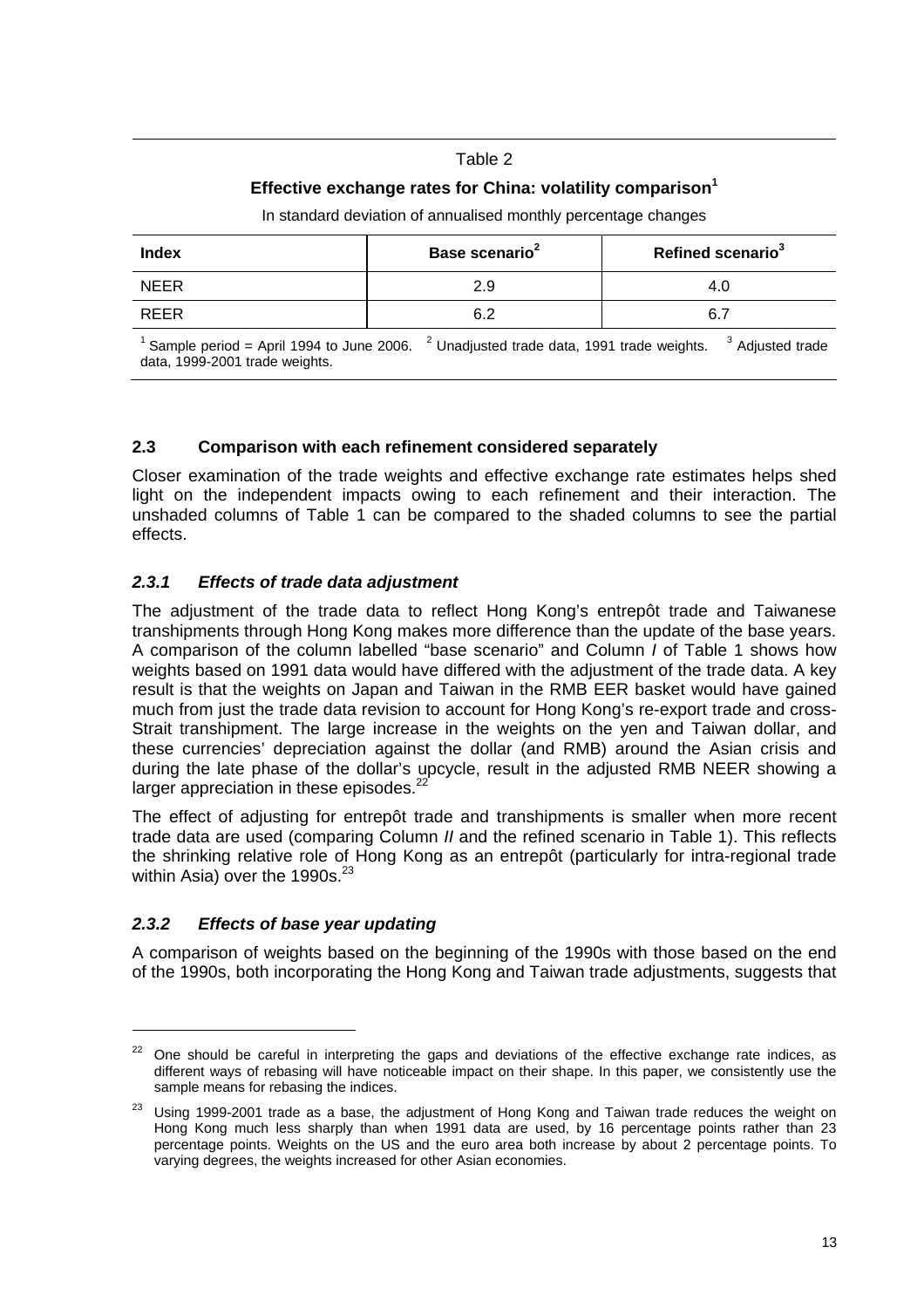the update itself does not have such a large impact on the effective exchange rate indices (Column *I* and refined scenario column in Table 1). First, Hong Kong's trade weight falls further upon a more updated base period, not because of Hong Kong's diminished entrepôt role (by construction in this comparison), but rather because of China's diversification of its manufacturing trade away from Hong Kong-produced and -consumed goods. Second, the trade weights of other Asian trading partners and the US all gain. This gives evidence of China's further integration with the rest of Asia, part of which, but not all, is linked to its similarly rapidly growing exports to the US market. China's trade growth with Asia and the US has outpaced that with Europe, and as a result the trade weights for most European economies decrease. Thus, whereas seeing through the veil of Hong Kong raises the weight on the euro area (by 3 percentage points based on 1991 trade), updating the base period lowers it (by 3 percentage points based on adjusted trade data). The fact that China's trade with the US has kept up with that with Asia means that the effect from updating the base year on the effective exchange rates is limited.

To sum up, the overall differences on the RMB effective exchange rates under the base and refined scenarios are largely attributable to the trade data adjustment. Looking forward, the importance of the Hong Kong re-export adjustment may diminish further, since it is unlikely that the Closer Economic Partnership Agreement will materially reverse the trend of market share loss of Hong Kong's entrepôt trade. Integration across the Taiwan Strait, however, may have a way to go (and the transhipment adjustment may bulk larger over time – or disappear entirely).

## **3. Refining the effective exchange rate indices of other Asian currencies**

Taking account of Asia's entrepôt and rising intra-regional trade matters not only for the effective exchange rate of the renminbi but also for that of other Asian currencies. In this section we apply the refinements to other Asian effective exchange rates. Where available, effective exchange rate weights of the respective central banks are compared to our calculations.

## **3.1 Weights on China and Hong Kong**

In the previous section, we saw how taking account of the entrepôt trade through Hong Kong tends to redistribute the trade weights in the RMB EER basket away from Hong Kong and toward other trading partners. From the standpoint of the trading partners, this same adjustment tends to redistribute trade weights away from Hong Kong and toward China.

Thus, one salient comparison is between the trade weights for China and Hong Kong with and without the adjustment. Table 3 displays the weights on China and Hong Kong in the baskets of other Asian currencies under different scenarios. The weight on China under the refined scenario is a multiple of the weight under the base scenario for all of Asia save Hong Kong. Conversely, the weight on Hong Kong is lower under the refined scenario than under the base scenario for all of Asia save India. $^{24}$  In short, without an adjustment for Chinarelated re-exports/transhipment via Hong Kong, China is easy to underweight and Hong

<sup>&</sup>lt;sup>24</sup> This is because India's trade with Hong Kong has increased over the decade, more than offsetting the downward adjustment for re-export trade. If one compares the weights based on 1999-2001, the trade data adjustment decreases India's weight on Hong Kong by 3.4 percentage points. See Tables B and D of Appendix 2.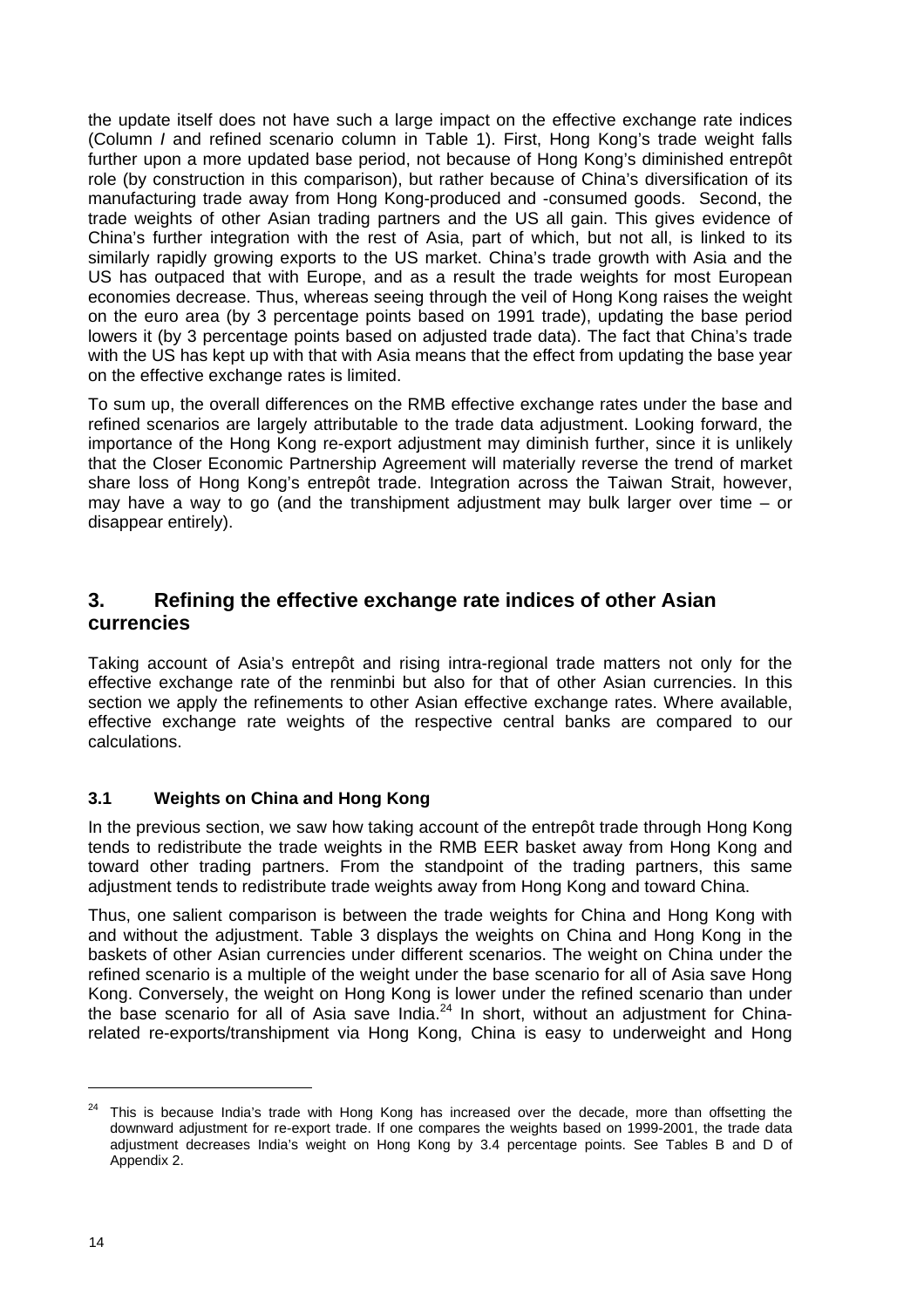Kong to overweight. As for the resulting effective exchange rate indices, however, such a misallocation of trade weights has no effect, given both the RMB's and the Hong Kong dollar's tight links to the US dollar prior to the 21 July 2005 policy change. As shown in Graphs 5 and 6, the NEERs and REERs for other Asian economies (except Hong Kong and Singapore) are broadly the same under both scenarios.

#### Table 3

| Weights on China and Hong Kong in the EER baskets of Asian currencies |  |
|-----------------------------------------------------------------------|--|
| In per cent                                                           |  |

|                        |                                      | <b>Weight on China</b>           |          |                                      | <b>Weight on Hong Kong</b>       |          |
|------------------------|--------------------------------------|----------------------------------|----------|--------------------------------------|----------------------------------|----------|
| <b>EER basket of</b>   | <b>Base</b><br>scenario <sup>1</sup> | Refined<br>scenario <sup>2</sup> | Official | <b>Base</b><br>scenario <sup>1</sup> | Refined<br>scenario <sup>2</sup> | official |
| China                  |                                      |                                  | ٠        | 34.7                                 | 4.8                              | $\cdots$ |
| Hong Kong              | 33.5                                 | 19.4                             | 42.0     | ٠                                    |                                  |          |
| India                  | 0.0                                  | 3.6                              | 6.7      | 3.6                                  | 3.9                              | 4.1      |
| Indonesia              | 3.5                                  | 5.0                              | 0        | 2.3                                  | 1.4                              | $\Omega$ |
| Japan                  | 4.3                                  | 13.6                             | 7.1      | 4.5                                  | 1.7                              | 6.3      |
| Korea                  | 2.6                                  | 12.9                             | $\cdots$ | 4.6                                  | 2.3                              | $\cdots$ |
| Malaysia               | 1.2                                  | 3.8                              | $\cdots$ | 3.2                                  | 1.9                              | .        |
| Philippines            | 1.2                                  | 2.7                              | 0        | 5.9                                  | 2.1                              | $\Omega$ |
| Singapore <sup>3</sup> | 1.6                                  | 5.3                              | 6.9      | 4.8                                  | 2.2                              | 7.0      |
| Taiwan (China)         | 0.1                                  | 13.5                             | $\cdots$ | 12.3                                 | 2.6                              | $\cdots$ |
| Thailand               | 2.0                                  | 5.7                              | $\cdots$ | 3.9                                  | 1.9                              | $\cdots$ |

<sup>1</sup> 1991 trade data, unadjusted for re-exports/transhipment via Hong Kong. <sup>2</sup> 1999-2001 trade data, adjusted.<br><sup>3</sup> The "efficial" viaintife abour for Singapers refer to the estimates by Malaslm (2004). See also Craph 8. <sup>3</sup> The "official" weights shown for Singapore refer to the estimates by Malcolm (2004). See also Graph 8.

Sources: *Hong Kong Monthly Digest of Statistics December 2001*, Hong Kong Census and Statistics Department; Reserve Bank of India (2005); Bank of Japan; Bangko Sentral ng Pilipinas; IDEAGlobal; Malcolm (2004); BIS calculations.

## **3.2 The case of Hong Kong**

Hong Kong is, of course, a special case. The divergence in the Hong Kong dollar effective exchange rate indices shown in Graphs 5 and 6 is a natural consequence of the trade data adjustment. Under the refined scenario, as discussed in Box 2, we use Hong Kong's retained imports and domestic exports to derive the corresponding trade weights. Excluding reexports, China is not as important a trading partner in manufactures for Hong Kong: the refined scenario puts a weight of just 19% on China, well below the 33.5% under the base scenario. Given the RMB's dollar link before July 2005, the "dollar bloc" in the Hong Kong dollar basket is thus overweighted under the base scenario, and the volatility of its effective exchange rate is accordingly understated under the same scenario. This finding parallels that for the RMB.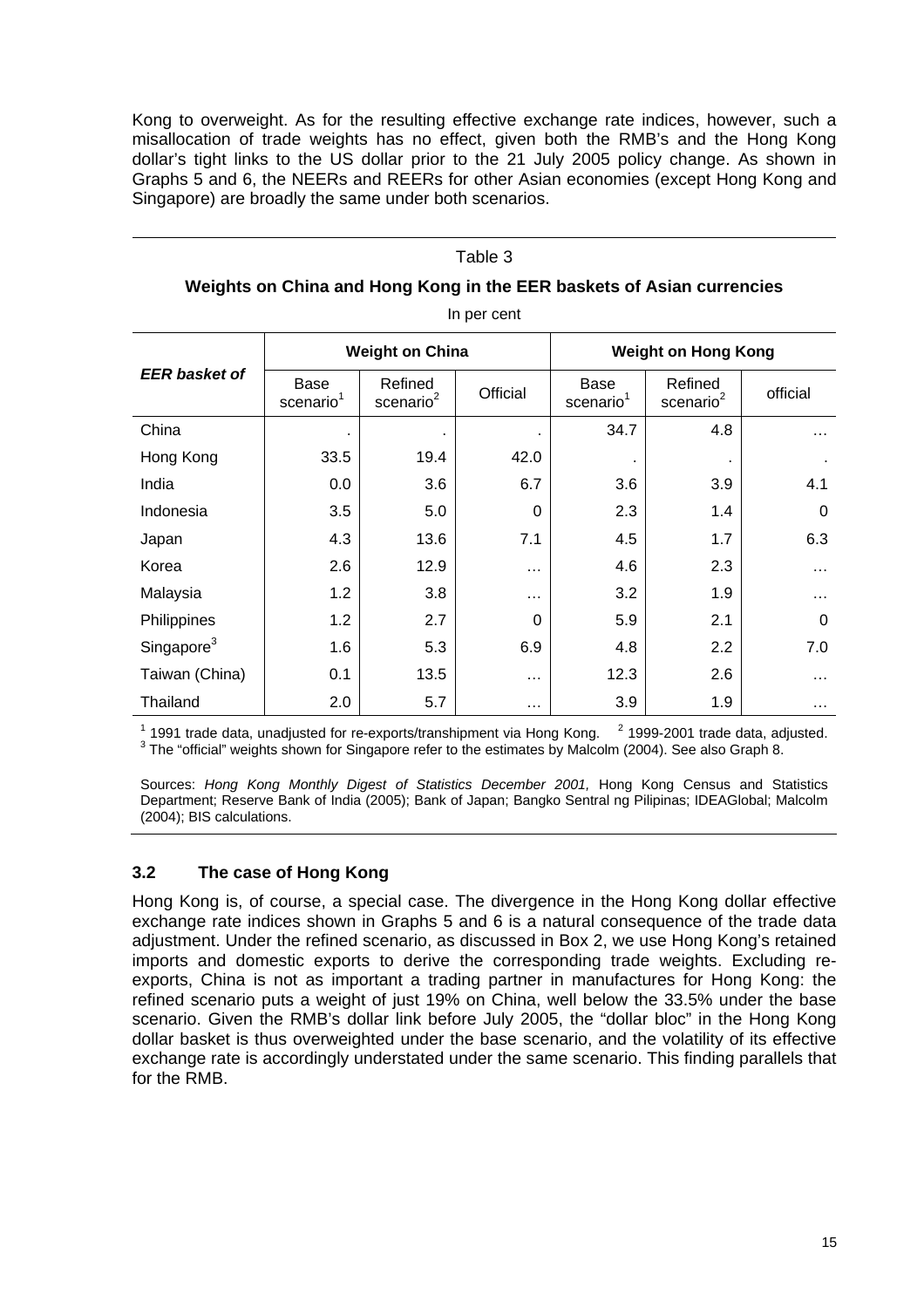Graph 5 **Nominal effective exchange rates for Asian currencies** Sample average = 100



75 100 125

50 1996 1998 2000 2002 2004 2006



100

100

100

140

120

140

120

140

120

140

1 Based on bilateral weighting scheme and a basket of 34 currencies.

50 1996 1998 2000 2002 2004 2006

Sources: Hong Kong Monetary Authority; Reserve Bank of India; Bank of Japan; Bangko Sentral ng Pilipinas; Bank of Thailand; CEIC; BIS calculations.

75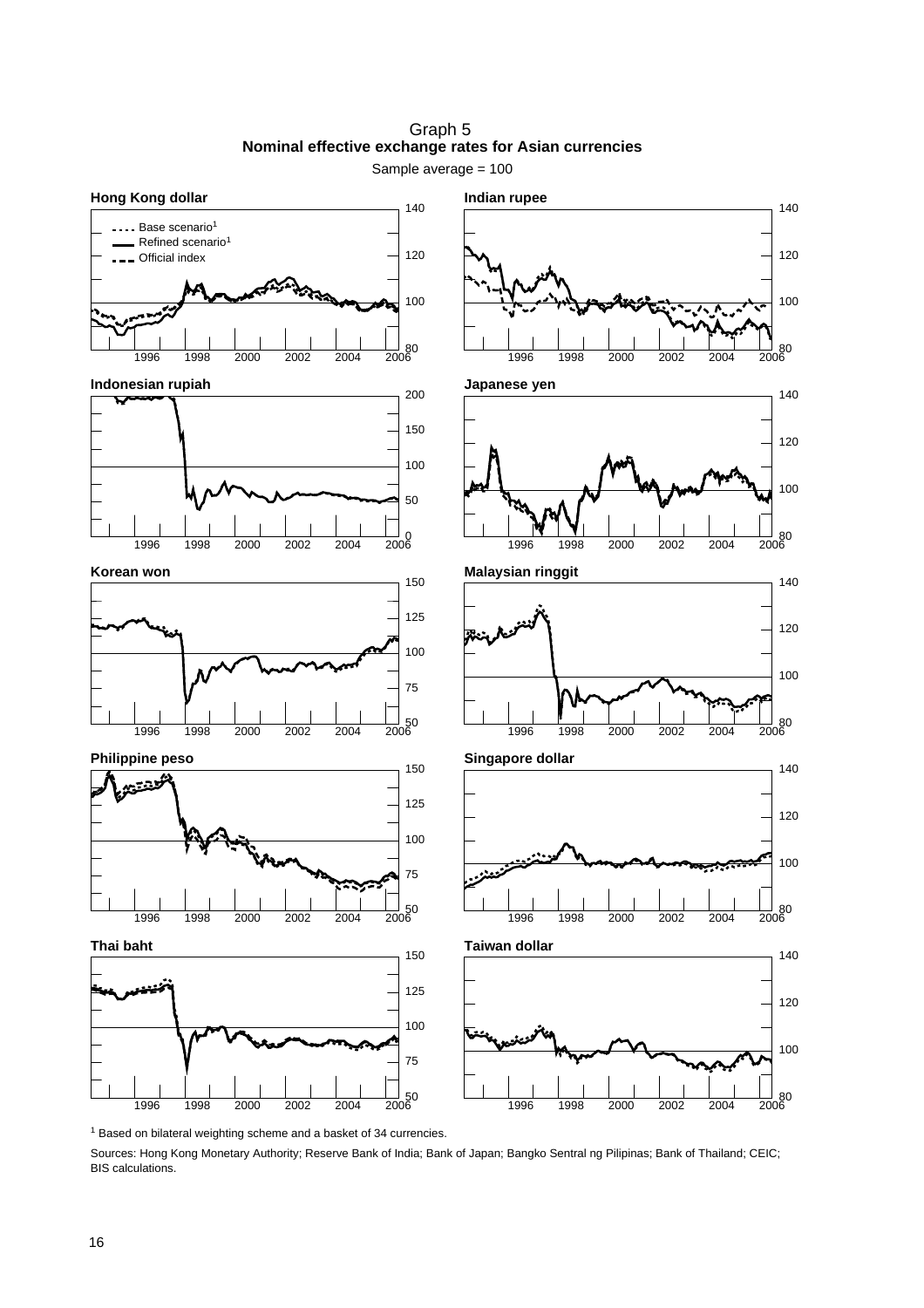

Graph 6 **Real effective exchange rates for Asian currencies**

1 Based on bilateral weighting scheme and a basket of 34 currencies.

Sources: Hong Kong Monetary Authority; Reserve Bank of India; Bank of Japan; Bangko Sentral ng Pilipinas; Bank of Thailand; CEIC; BIS calculations.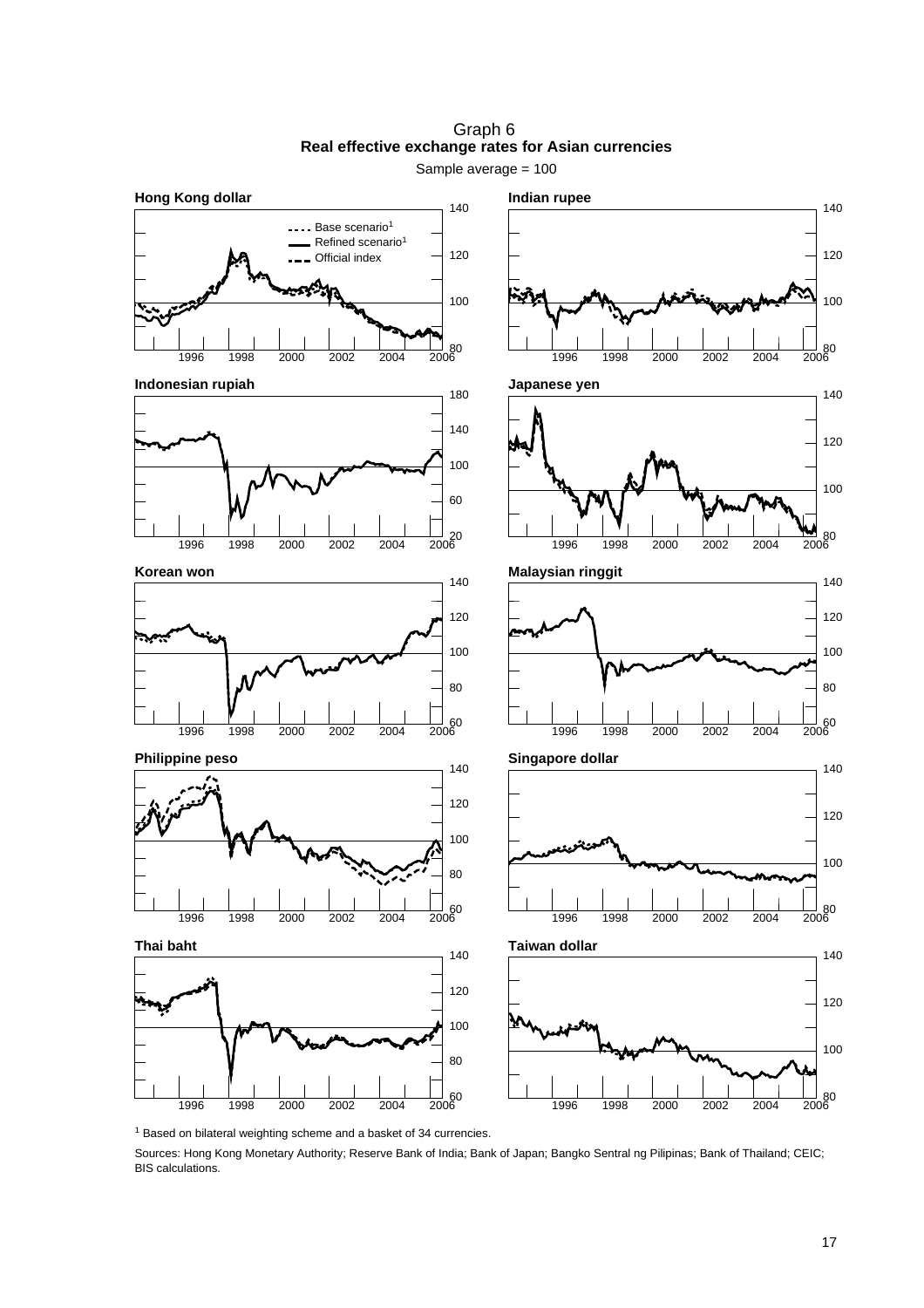#### **3.3 The case of Singapore**

The growing intra-regional trade seems to have affected the Singapore dollar effective exchange rates substantially, as revealed in the relatively low correlation between the NEER under different scenarios (Table 4 and Graph 7). Recalling that no adjustments have been made for Singapore's own re-exports, this small open economy has been trading more with China, Korea and other ASEAN members, and relatively less with the US, European and Japanese markets on which it concentrated a decade ago. Since the weights on other Asian currencies are increased under the refined scenario, there is a divergence between the two Singapore dollar NEERs during the Asian crisis around 1998, owing to the sharp depreciation of the ringgit, the rupiah and the won (Graph 5).





Sample average = 100

<sup>1</sup> As estimated by Malcolm (2004). Sources: Malcolm (2004); BIS calculations.

**3.4 Comparison of refined scenario with official weights and effective exchange rates** 

A juxtaposition of the available official weights in Asia and those we compile under the refined scenario suggests that the role of Hong Kong as an entrepôt has not been taken on board by most of the Asian authorities, at least in their calculation of effective exchange rates (Table 3). Japan puts similar weights on China and on Hong Kong. Singapore does not disclose its official weights, but there is a cottage industry among analysts in Singapore to infer them from various revelations. Malcolm (2004), a market analyst, "guesstimates" that the Singaporean authorities assign nearly equal weights to China and Hong Kong in their nominal effective exchange rate for the Singapore dollar (Graph 8). If it appears that the Japanese authorities assign too heavy a weight to Hong Kong and too light a weight to China, the Singaporean authorities may put too heavy a weight to Hong Kong while assigning an appropriate weight to China. One can also argue that Hong Kong itself puts too heavy a weight on China (42%, more than double that of the refined scenario we propose). At this point, however, it should be recalled that our whole weighting scheme is based on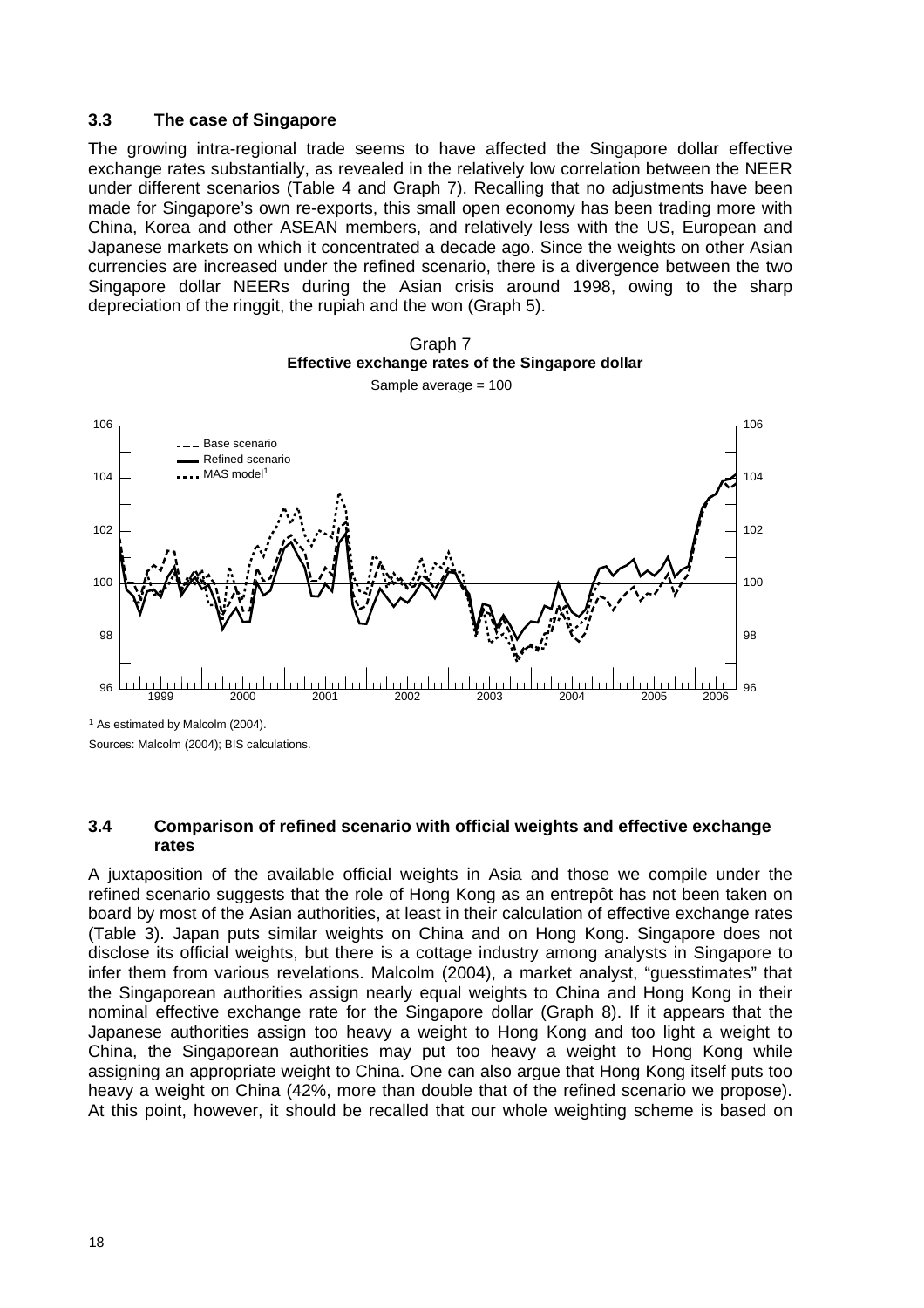merchandise trade, and inclusion of trade in services could well shift weight back to China. The inclusion of service trade is a potential step ahead and poses further challenges to statisticians.<sup>25</sup>



In per cent

Graph 8



1 The total trade exposure of Singapore to the US dollar bloc (consisting of USD, CNY, HKD and MYR) is 50.6%, and the estimated model weight is 51.9%. <sup>2</sup> Average of last three years (2001-2003). Source: Malcolm (2004).

In December 2005, the Reserve Bank of India officially broadened its basket to include both China and Hong Kong (RBI (2005)). Based on three-year moving average trade, the most recent weights in the RBI basket assigned to China and Hong Kong are 6.7% and 4.1% respectively. Compared with our calculations, which assign similar weights to China and Hong Kong in the basket for INR, the new Indian official weights suggest that the importance of China has grown even more rapidly since 2000.

Information available to the public suggests that neither China nor Hong Kong is included in the currently employed currency baskets in Indonesia or the Philippines.<sup>26</sup> If the respective central banks are to widen their currency baskets, they may be able to take on board the implications of Hong Kong as an entrepôt.

All that said, it bears repeating that as long as the Hong Kong dollar and the RMB track the US dollar, the practical importance of distinguishing them is limited. The high correlation of our base and refined scenario effective exchange rates, and the lack of any consistent

 $25$  In an extreme experiment, Ha and Fan (2003) use only services to derive trade weights for Hong Kong. This is perhaps the first post-industrial effective exchange rate calculation.

<sup>&</sup>lt;sup>26</sup> The rather narrow basket (comprising the euro area, Japan, UK and US only) in the Philippine official index explains the deviation between their and our calculation shown in Graphs 5 and 6. In particular, the inclusion of other Asian currencies (particularly those of China and Hong Kong) in our calculation suggests that the peso has not depreciated by as much as implied in the official index after the dollar peaked in 2002.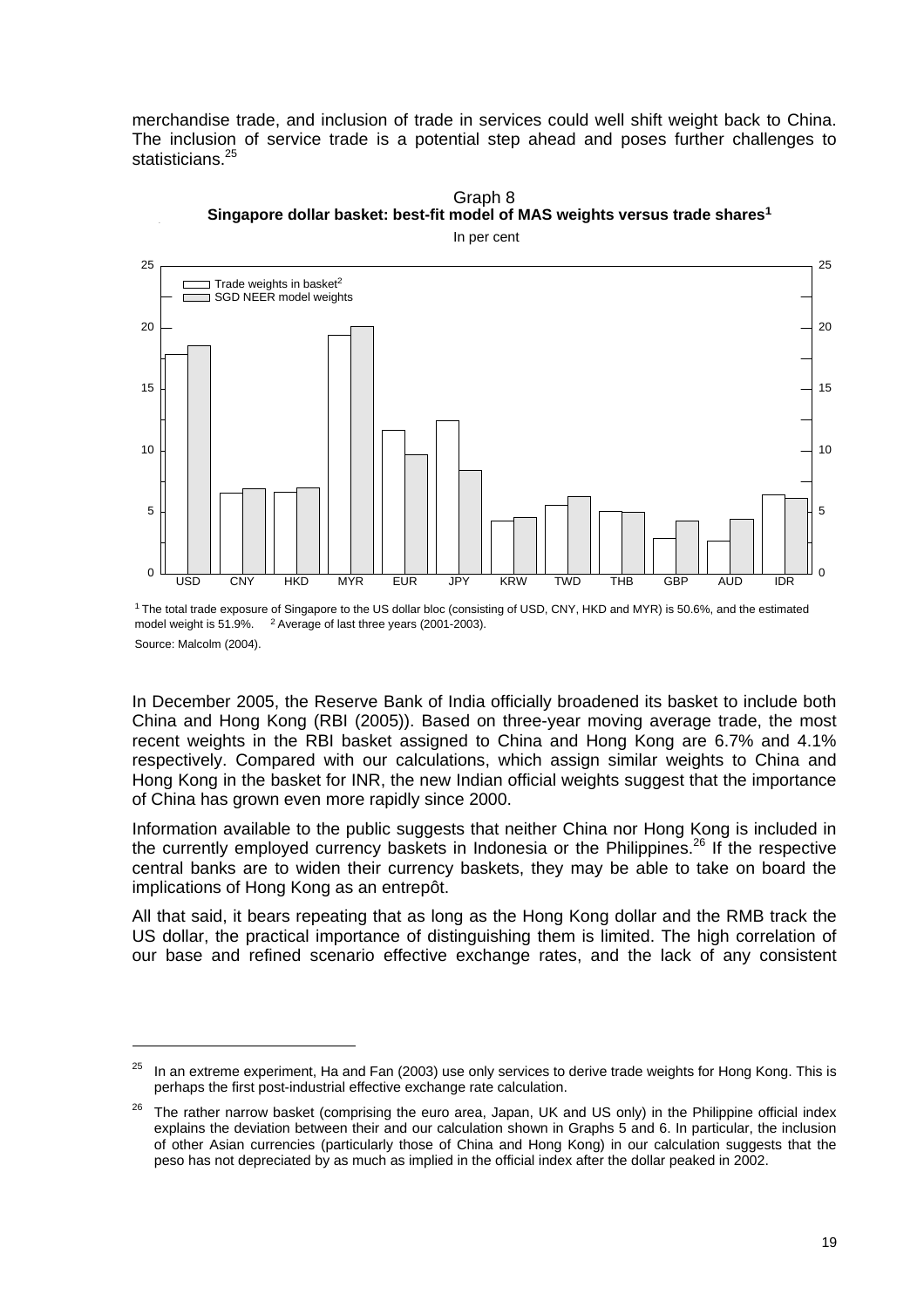pattern of their relative volatilities, suggest as much (Table 4). $^{27}$  However, since the renminbi regime shift in July 2005, such a distinction would no doubt become more important and meaningful over time, as the renminbi volatility against the dollar increases.

#### Table 4

#### **Correlation and volatility of exchange rates under different scenarios**

Sample period: January 1999 to June 2006

|                   | <b>Correlation between effective</b><br>exchange rates under the base<br>and refined scenarios <sup>1</sup> |             | Volatility <sup>2</sup>           |                                      |                                |
|-------------------|-------------------------------------------------------------------------------------------------------------|-------------|-----------------------------------|--------------------------------------|--------------------------------|
|                   | <b>NEER</b>                                                                                                 | <b>REER</b> | <b>NEER</b><br>(base<br>scenario) | <b>NEER</b><br>(refined<br>scenario) | <b>Bilateral</b><br><b>USD</b> |
| Chinese renminbi  | 98.0                                                                                                        | 86.8        | 2.7                               | 3.5                                  | 0.6                            |
| Hong Kong dollar  | 99.5                                                                                                        | 99.8        | 2.3                               | 2.8                                  | 0.3                            |
| Indian rupee      | 99.2                                                                                                        | 96.5        | 4.8                               | 4.2                                  | 3.0                            |
| Indonesian rupiah | 99.6                                                                                                        | 99.8        | 15.5                              | 15.3                                 | 15.8                           |
| Japanese ven      | 97.9                                                                                                        | 99.6        | 7.0                               | 7.1                                  | 8.1                            |
| Korean won        | 99.1                                                                                                        | 99.7        | 5.5                               | 5.5                                  | 6.5                            |
| Malaysian ringgit | 99.1                                                                                                        | 99.6        | 3.4                               | 2.9                                  | 1.0                            |
| Philippine peso   | 100.0                                                                                                       | 100.0       | 5.6                               | 5.6                                  | 5.4                            |
| Singapore dollar  | 88.6                                                                                                        | 98.5        | 2.4                               | 2.3                                  | 3.8                            |
| New Taiwan dollar | 99.7                                                                                                        | 99.7        | 3.5                               | 3.4                                  | 4.1                            |
| Thai baht         | 96.6                                                                                                        | 98.0        | 4.9                               | <u>4.6</u>                           | 5.5                            |
| Memo:             |                                                                                                             |             |                                   |                                      |                                |
| US dollar         |                                                                                                             |             |                                   | 3.6                                  |                                |
| <u>Euro</u>       |                                                                                                             |             |                                   | 5.4                                  | 8.5                            |
| $1$ In per cent.  | <sup>2</sup> Standard deviation of annualised monthly percentage changes.                                   |             |                                   |                                      |                                |

## **4. Concluding remarks**

The measurement of effective exchange rates in Asia faces two challenges. First, trade relationships in Asia and between Asia and the rest of the world are veiled by Hong Kong's entrepôt trade. While the effect of Hong Kong's entrepôt role in obscuring trade relationships within Asia and between Asia and the rest of the world is at some level understood by policymakers and market analysts, we are not aware of a systematic effort to adjust measures of effective exchange rates for entrepôt trade. Secondly, intra-regional trade is growing very fast in Asia, particularly trade with China.

In response, this paper has refined the measurement of Asian effective exchange rates by taking account of Hong Kong's entrepôt trade and updating the base year. It turns out that

 $27$  Again, note the exception of the refined Singapore dollar effective exchange rate behaving quite differently from the base one. The lowish correlation of the Chinese REER in the two scenarios presumably reflects the interaction of different weights on Hong Kong and its exceptional and sustained deflation.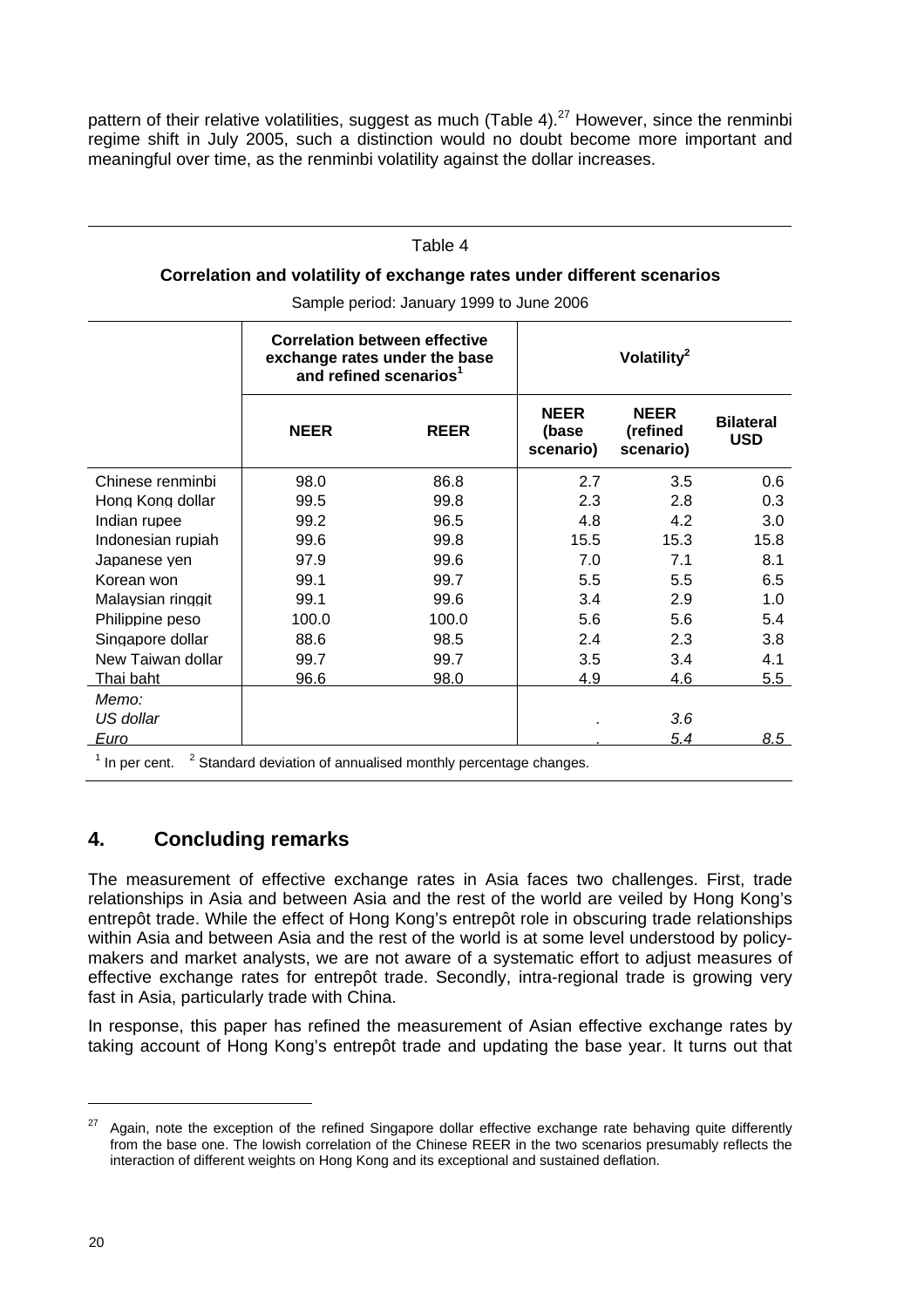adjusting for trade through Hong Kong is generally more important in the determination of trade weights than updating the base year. This is true even though entrepôt and transhipment trade through Hong Kong accounts for a declining share of China's trade. The capacity of the trade through Hong Kong to challenge the interpretation of trade data has been well recognised in the studies that attempt to reconcile US and Chinese data on their bilateral balance, but has not been incorporated into extant calculations of effective exchange rates in the region.

In our view, effective exchange rates can serve as a useful indicator for policy discussion, and their improved measurement carries important implications for policy analysis – whether in measuring external competitiveness, or assessing monetary and financial conditions, or determining the exchange rate intervention or even the exchange rate regime itself. Looking across economies, perceptions, correct or otherwise, of effective exchange rates can affect how trading partners react to each other's exchange rates. If policy-makers consider a calculated effective exchange rate as a useful reference in policy discussion, then a proper measure is needed. We have focused on deriving more appropriate measures. Looking ahead, improved measurements of effective exchange rates could facilitate the discussion of such issues as currency stability measured in either effective or bilateral terms, the evolving weights on major currency blocs in the baskets of the RMB and other Asian currencies, and possible interactions among east Asian currencies (Fung et al, 2006).

The refinements also matter for macroeconomic analysis. For example, as implied by the improved measure, the deflationary shock to China during the Asian crisis, when the renminbi was tightly linked to the dollar, was much sharper than heretofore appreciated, owing to the heavier weight on many depreciating Asian currencies (and correspondingly a lighter weight on the Hong Kong dollar). That is, the renminbi appreciated much more in effective terms than otherwise measured.

The most important message is that effective exchange rates constructed without our proposed refinements would overweight the dollar bloc, narrowly or broadly, defined in the RMB EER basket. Therefore, as the Chinese authorities intend to adopt some effective orientation in their exchange rate policy, the relative weights in basket have to be determined more carefully than just looking at simple trade flows. Furthermore, without the refinements, the effective exchange rates of other Asian currencies could underweight the RMB relative to the Hong Kong dollar. These relative weights would matter more if the orientations of the RMB and Hong Kong dollar diverge further.

## **References**

Buldorini, Luca, Stelios Makrydakis and Christian Thimann (2002): "The effective exchange rates of the euro", *European Central Bank Occasional Paper Series,* no 2, February.

Chinn, Menzie D (2002): "The measurement of real effective exchange rates: a survey and application to East Asia", paper presented at the Australian-Japan Research Centre of the Australian National University, May.

Durand, M, C Madaschi and F Terribile (1998): "Trends in OECD countries' international competitiveness: The influence of emerging market economies", *OECD Economics Department Working Papers No 195*, May, Paris.

Ellis, Luci (2001): "Measuring the effective exchange rate: pitfalls and practicalities", *Reserve Bank of Australia Research Discussion Paper*, no 2001-04, August, Sydney.

Feenstra, RC, W Hai, WT Woo and S Yao (1999): "Discrepancies in international data: an application to China-Hong Kong entrepôt trade", *American Economic Review Papers and Proceedings*, 89, pp 338-343.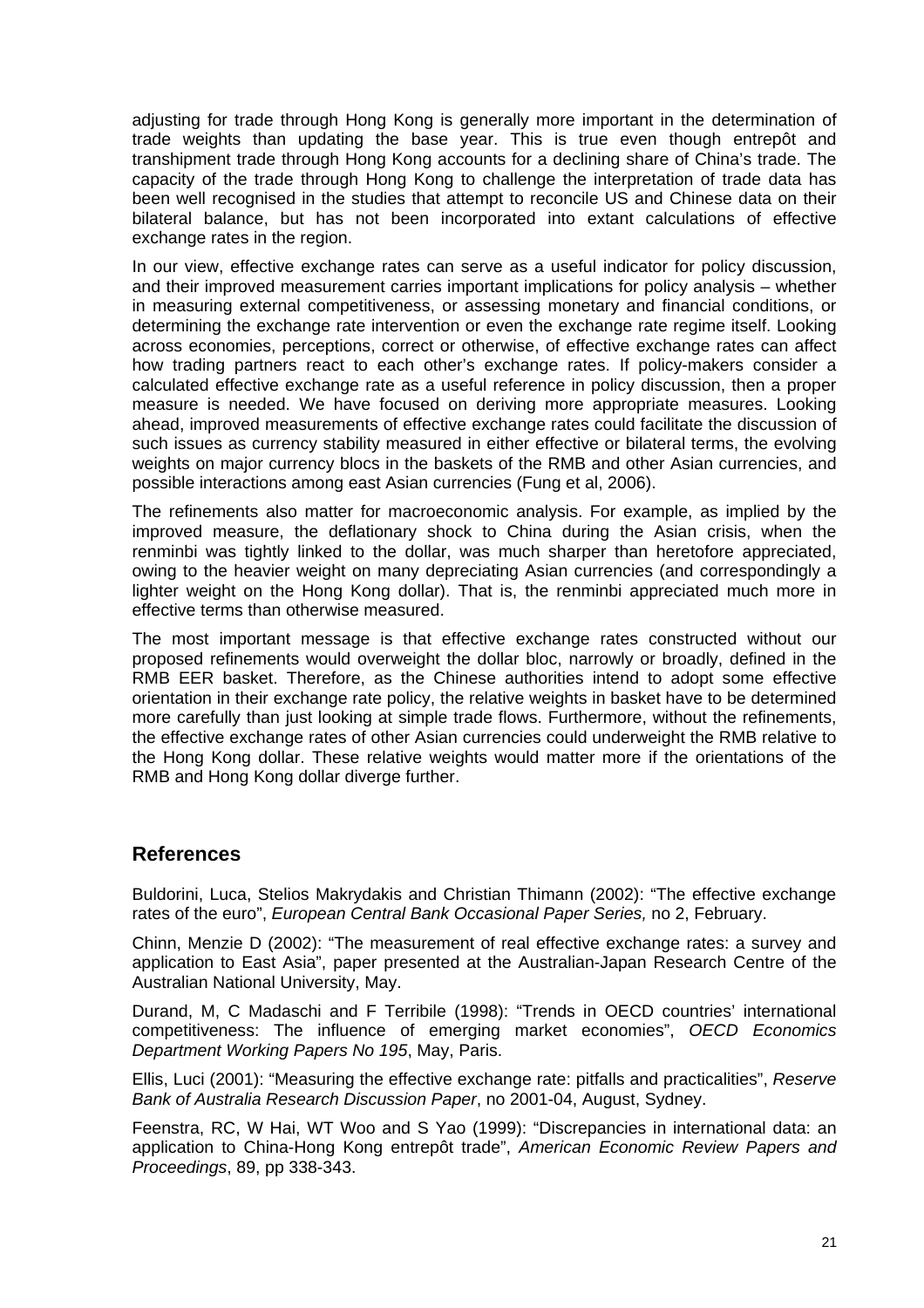Feenstra, RC, W Hai, WT Woo and S Yao (1998): "The US-China bilateral trade balance: its size and determinants", *NBER Working Paper 6598*, June.

Fung, KC and Lawrence J Lau (1998): "The China-US bilateral trade balances: how big is it really?", *Pacific Economic Review*, no 3, pp 33-47.

Fung, SS, M Klau, G Ma and R McCauley (2006): "Effective exchange rates in Asia with entrepôt and growing intra-regional trade", paper presented at the 2006 Annual Conference of the Asia-Pacific Economic Association, Seattle.

Ha, Jiming and Kevin Fan (2003): "Alternative measures of the real exchange rate", *Hong Kong Monetary Authority Quarterly Bulletin*, March, pp 16-21, Hong Kong.

Ho, Corrinne, Guonan Ma and Robert N McCauley (2005): "Trading Asian currencies," Bank for International Settlements, *Quarterly Review*, March, pp 49-58.

Hargreaves, Derek and Carlton Strong (2003): "JPMorgan effective exchange rates: revised and modernised", *JPMorgan Global Data Watch*, May, New York.

Hong Kong SAR Government, Census and Statistics Department (2004): *Annual Review of Hong Kong External Merchandise Trade 2003*.

——— (2004): *Monthly Survey of Re-export Trade*, authors' communication with the Hong Kong SAR Census and Statistics Department.

Khor, Hoe Ee, Edward Robinson and Jason Lee (2004): "Managed floating and intermediate exchange rate systems: the Singapore experience", *MAS Staff Paper,* No 37 (December).

Klau, Marc and SS Fung (2006), "The new BIS effective exchange rate indices", *BIS Quarterly Review*, March, pp 51-65.

Lardy, Nicholas (1996): *China in the World Economy*, Institute for International Economics, Washington, DC.

Leahy, Michael P (1998): "New summary measures of the foreign exchange rate value of the dollar", *Federal Reserve Bulletin*, October, pp 811-818, Washington DC.

Ma, Guonan, Corrinne Ho, Robert McCauley and Eli Remolona (2005): "Managing the renminbi regime shift", *BIS Quarterly Review*, September, pp 7-8.

Malcolm, James (2004): "Replicating the SGD basket dynamically", *Deutsche Bank Global Markets Research, Foreign Exchange*, 30 August.

McCauley, Robert N (2001): "Setting Monetary Policy in East Asia: Goals, Developments and Institutions," in *Future Directions for Monetary Policies in East Asia* (Sydney: Reserve Bank of Australia), pp 7-55.

Monetary Authority of Singapore Economics Department (2000): "Kicking the Habit and Turning Over a New Leaf: Monetary Policy in East Asia After the Currency Crisis", *Occasional Paper,* no 21, December.

Monetary Authority of Singapore (2001): *Singapore's Exchange Rate Policy*, February.

Prasad, Eswar, Thomas Rumbaugh and Qing Wang (2005): "Putting the cart before the horse? Capital account liberalization and exchange rate flexibility in China", *IMF Policy Discussion Paper*, PDP/05/01, January.

Reserve Bank of India (2005): "Revision of nominal effective exchange rate (NEER) and real effective exchange rate (REER) indices", *Reserve Bank of India Bulletin*, December.

Suttle, P and D Fernandez (2005): "Emerging Asia's monetary future", *JPMorgan Global issues*, January.

Turner, Philip and Jozef Van't dack (1993): "Measuring international price and cost competitiveness", *BIS Economic Papers,* no 39, November, Basel.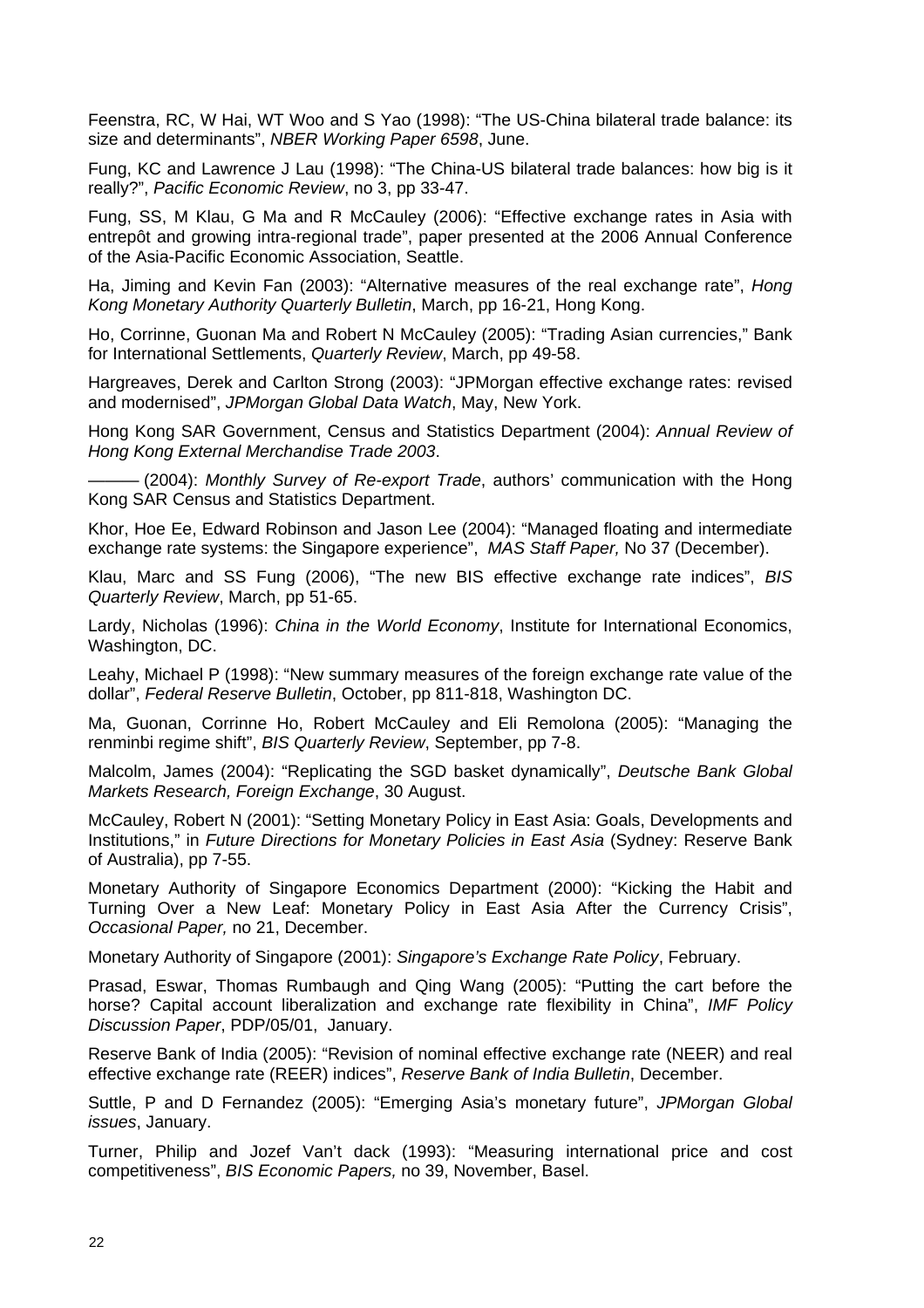United Nations (1998): "International merchandise trade statistics – concepts and definitions", *Statistics Division*, Series M, no 52, rev 2.

US Department of Commerce (1995): "Comparison of 1992-93 merchandise trade statistics of the United States and the People's Republic of China", *Commerce News*, Bureau of Census, Washington DC.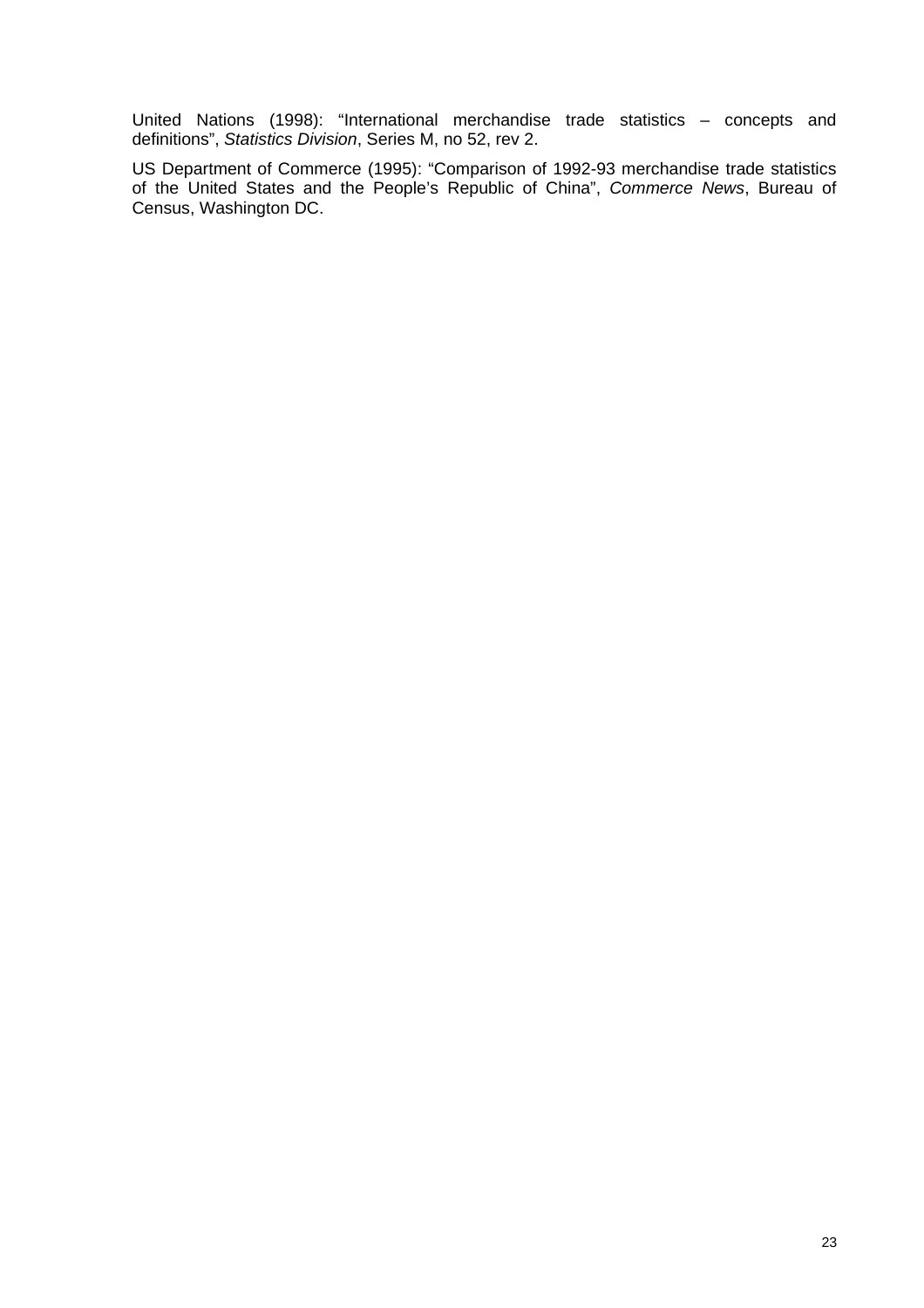## **Appendix 1 General data requirements**

### *Trade data*

In this paper, manufacturing trade data (SITC classification 5 to 8) of China's trading partners are used to compute the trade weights. Trade data are taken directly from the OECD (International Trade by Commodity Statistics), the United Nation's Comtrade Database or from national data. For reporter economies without bilateral trade data by SITC breakdowns, the manufacturing part is estimated by taking the manufacturing ratio of its total trade as a reference.

For trade data adjustment, the re-export trade statistics are published by the Hong Kong SAR Government (in *Annual Review of Hong Kong External Merchandise Trade*), but a breakdown into manufacturing goods is unavailable. The manufacturing parts of re-exports are thus estimated through manufacturing trade ratios derived from China's direct bilateral trade statistics. Due to data limitations, we also assume that the re-export margins are not economy-specific and are constant across all of China's trading partners.

Taiwan (China) estimates of cross-Strait trade flow are publicly available from the Mainland Affairs Council, *Cross-Strait Economic Statistics Monthly,* 

(http://www.mac.gov.tw/english/english/csexchan/rpt/index.htm) and Bureau of Foreign Trade (http://cus93.trade.gov.tw/english/FSCE/FSC0011E.ASP).

### *Deflator*

Consumer price indices (CPI) are used as the price deflator for the REER calculation, except for India, where the wholesale price index (WPI) is used.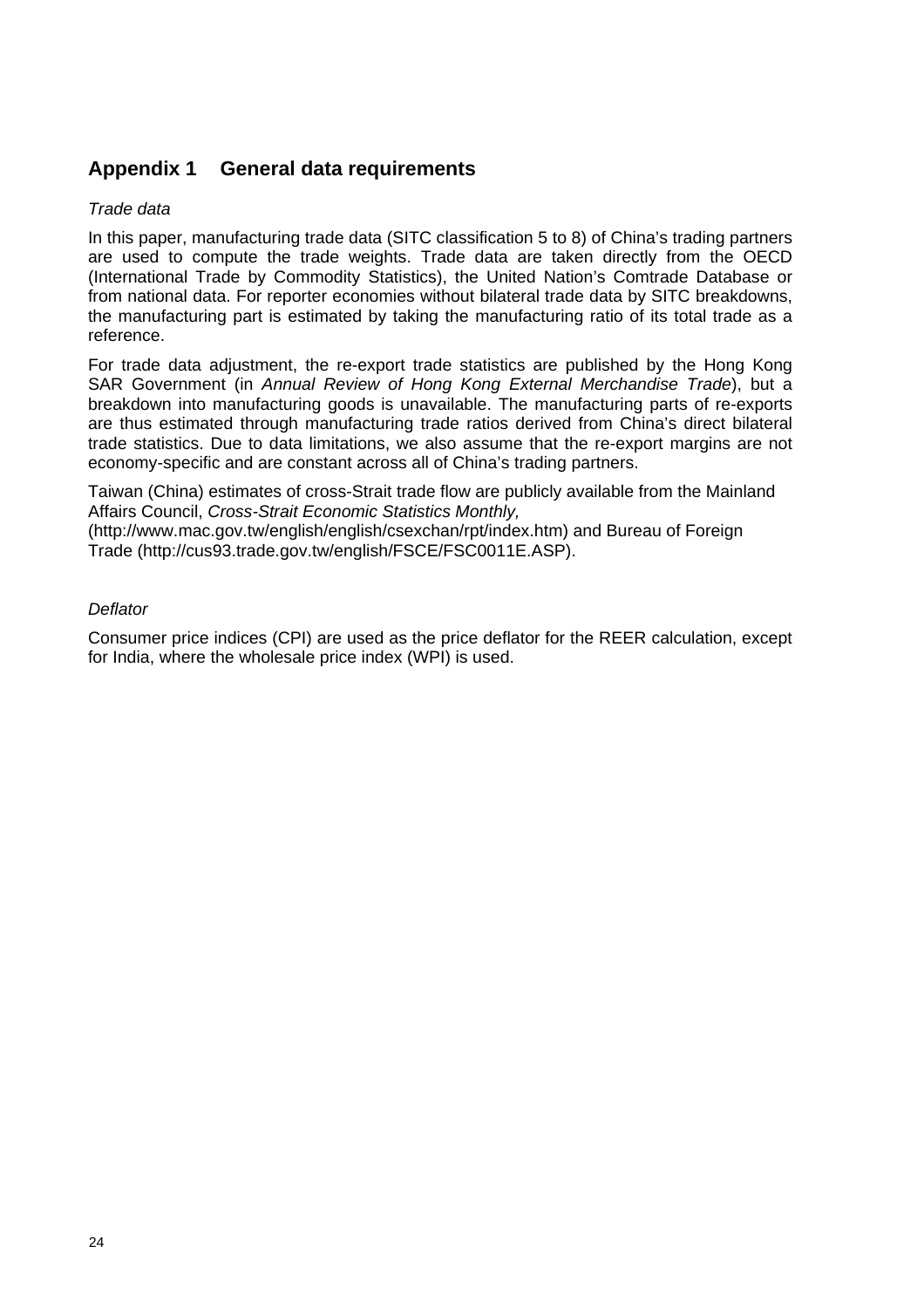|                 | Trade weights under base scenario (1991 unadjusted trade data) |                  |      |      |             |           |           |      |      |           |           |
|-----------------|----------------------------------------------------------------|------------------|------|------|-------------|-----------|-----------|------|------|-----------|-----------|
|                 |                                                                |                  |      |      | In per cent |           |           |      |      |           |           |
|                 |                                                                | <b>Reporters</b> |      |      |             |           |           |      |      |           |           |
|                 | <b>CN</b>                                                      | HK               | ID   | IN   | <b>JP</b>   | <b>KR</b> | <b>MY</b> | PH   | SG   | <b>TH</b> | <b>TW</b> |
| <b>Partners</b> |                                                                |                  |      |      |             |           |           |      |      |           |           |
| <b>AT</b>       | 0.6                                                            | 0.5              | 0.4  | 0.6  | 0.7         | 0.3       | 0.2       | 0.2  | 0.3  | 0.7       | 0.4       |
| AU              | 1.2                                                            | 1.2              | 2.5  | 1.2  | 2.1         | 1.5       | 1.4       | 1.8  | 1.8  | 1.5       | 1.8       |
| <b>BE</b>       | 1.0                                                            | 1.0              | 1.4  | 10.8 | 1.5         | 0.8       | 1.0       | 1.0  | 0.7  | 2.0       | 0.8       |
| <b>BR</b>       | 0.1                                                            | 0.2              | 0.5  | 1.0  | 0.7         | 0.6       | 0.5       | 1.0  | 0.3  | 0.7       | 0.7       |
| CA              | 1.7                                                            | 1.3              | 1.0  | 1.5  | 2.3         | 2.2       | 0.9       | 1.2  | 0.8  | 1.1       | 2.0       |
| <b>CH</b>       | 0.7                                                            | 1.2              | 0.9  | 1.9  | 1.4         | 0.8       | 0.8       | 0.6  | 1.1  | 1.8       | 0.9       |
| <b>CL</b>       | 0.1                                                            | 0.2              | 0.3  | 0.1  | 0.3         | 0.4       | 0.1       | 0.1  | 0.1  | 0.1       | 0.5       |
| CN              |                                                                | 33.5             | 3.5  | 0.0  | 4.3         | 2.6       | 1.2       | 1.2  | 1.6  | 2.0       | 0.1       |
| DE              | 7.3                                                            | 5.5              | 8.7  | 12.6 | 8.1         | 6.2       | 5.3       | 5.8  | 4.7  | 7.0       | 6.1       |
| DK              | 0.4                                                            | 0.4              | 0.3  | 0.6  | 0.4         | 0.4       | 0.2       | 0.2  | 0.2  | 0.5       | 0.2       |
| ES              | 1.1                                                            | 0.8              | 0.7  | 1.1  | 0.9         | 0.7       | 0.3       | 0.4  | 0.5  | 0.5       | 0.8       |
| FI.             | 0.4                                                            | 0.2              | 0.3  | 0.6  | 0.3         | 0.3       | 0.2       | 0.2  | 0.2  | 0.3       | 0.2       |
| <b>FR</b>       | 3.2                                                            | 1.6              | 2.8  | 3.9  | 2.7         | 2.2       | 1.6       | 1.8  | 2.2  | 2.1       | 2.1       |
| GB              | 2.4                                                            | 3.2              | 3.6  | 10.6 | 3.8         | 2.8       | 4.7       | 3.4  | 3.6  | 3.2       | 2.6       |
| GR              | 0.2                                                            | 0.1              | 0.1  | 0.1  | 0.3         | 0.2       | 0.0       | 0.0  | 0.1  | 0.1       | 0.1       |
| HK              | 34.7                                                           |                  | 2.3  | 3.6  | 4.5         | 4.6       | 3.2       | 5.9  | 4.8  | 3.9       | 12.3      |
| ID              | 0.9                                                            | 0.7              |      | 0.6  | 2.0         | 1.7       | 1.0       | 0.9  | 2.6  | 0.5       | 1.3       |
| IE              | 0.1                                                            | 0.1              | 0.1  | 0.1  | 0.4         | 0.1       | 0.1       | 0.1  | 0.2  | 0.1       | 0.1       |
| IN              | 0.0                                                            | 0.4              | 0.3  |      | 0.6         | 0.5       | 0.3       | 0.2  | 0.8  | 2.0       | 0.2       |
| IT              | 2.5                                                            | 1.7              | 2.6  | 4.0  | 2.1         | 2.0       | 1.3       | 1.1  | 1.5  | 2.0       | 1.6       |
| JP              | 13.7                                                           | 10.3             | 26.8 | 10.4 |             | 27.6      | 22.7      | 21.2 | 17.8 | 30.4      | 22.3      |
| <b>KR</b>       | 2.5                                                            | 3.3              | 6.2  | 2.2  | 7.6         |           | 2.5       | 4.4  | 2.8  | 3.0       | 2.4       |
| <b>MX</b>       | 0.2                                                            | 0.3              | 0.3  | 0.5  | 0.8         | 0.8       | 0.1       | 0.1  | 0.1  | 0.3       | 0.5       |
| <b>MY</b>       | 0.5                                                            | 0.9              | 1.1  | 0.7  | 2.4         | 1.3       |           | 1.3  | 15.5 | 1.5       | 2.0       |
| <b>NL</b>       | 0.9                                                            | 1.3              | 2.8  | 2.2  | 2.1         | 1.4       | 1.3       | 2.0  | 2.0  | 1.8       | 2.5       |
| <b>NO</b>       | 0.3                                                            | 0.2              | 0.1  | 0.3  | 0.4         | 0.3       | 0.2       | 0.1  | 0.2  | 0.3       | 0.2       |
| NZ              | 0.1                                                            | 0.1              | 0.1  | 0.2  | 0.4         | 0.2       | 0.2       | 0.1  | 0.2  | 0.1       | 0.2       |
| PH              | 0.2                                                            | 0.7              | 0.5  | 0.3  | 0.9         | 0.7       | 0.5       |      | 0.8  | 0.4       | 0.9       |
| PT              | 0.1                                                            | 0.1              | 0.0  | 0.2  | 0.2         | 0.1       | 0.0       | 0.0  | 0.1  | 0.1       | 0.1       |
| <b>SE</b>       | 0.6                                                            | 0.5              | 0.8  | 1.1  | 0.8         | 0.8       | 0.9       | 0.3  | 0.6  | 0.9       | 0.8       |
| SG              | 1.3                                                            | 2.7              | 7.6  | 2.7  | 3.5         | 2.8       | 19.8      | 3.7  |      | 7.9       | 3.0       |
| TH              | 0.8                                                            | 1.2              | 0.8  | 1.1  | 3.1         | 1.2       | 1.6       | 2.0  | 4.2  |           | 1.6       |
| <b>TW</b>       | 0.3                                                            | 6.1              | 5.0  | 1.8  | 6.2         | 2.5       | 4.9       | 6.4  | 5.0  | 4.1       |           |
| <b>US</b>       | 20.1                                                           | 18.4             | 15.1 | 21.5 | 32.3        | 29.1      | 21.0      | 31.0 | 22.6 | 17.3      | 28.5      |

Table A

## **Appendix 2 Trade weight tables**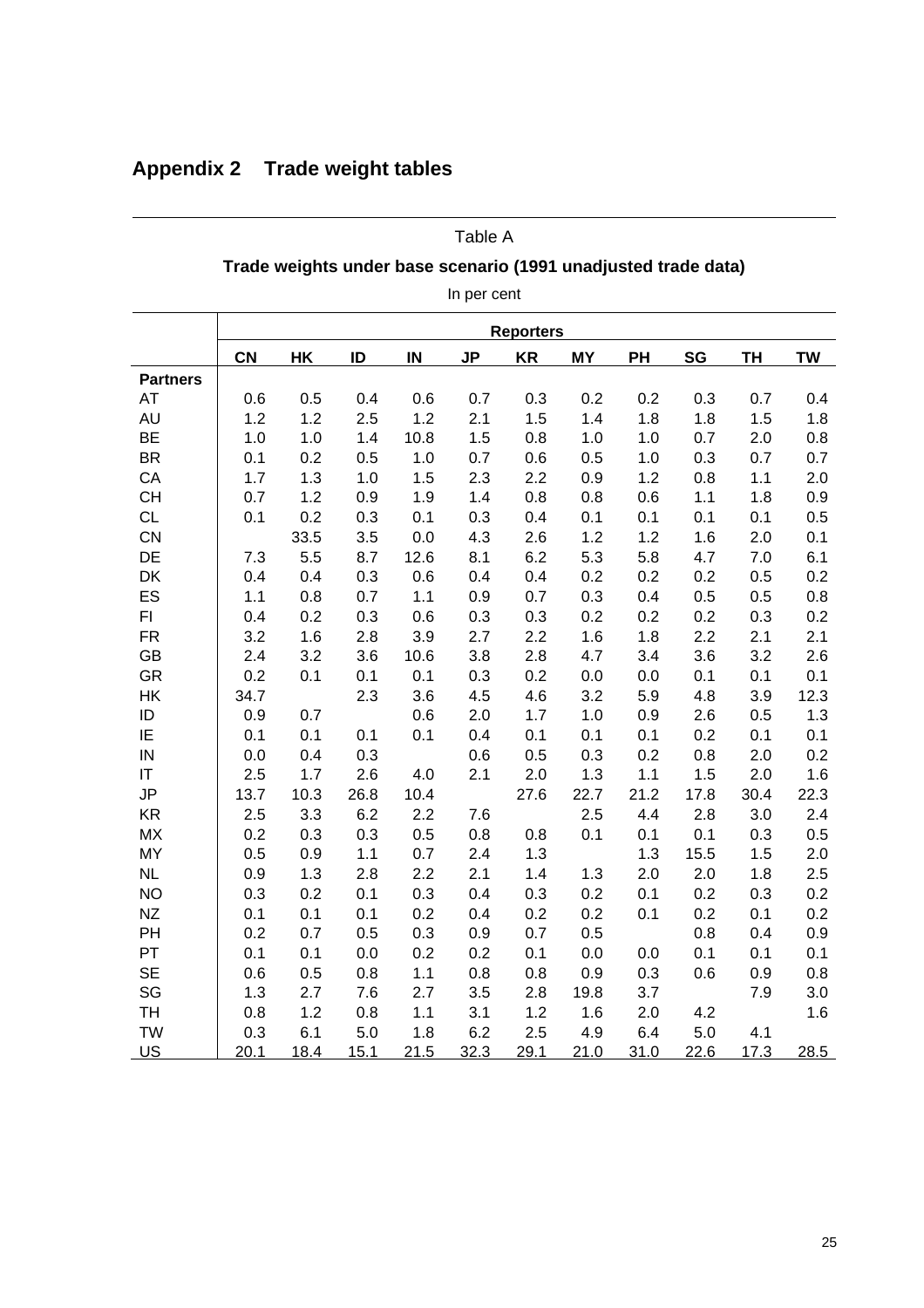## Table B

## **Trade weights under refined scenario (1999-2001 adjusted trade data)**

In per cent

|                 |           |      |      |      |           | <b>Reporters</b> |           |      |      |           |           |
|-----------------|-----------|------|------|------|-----------|------------------|-----------|------|------|-----------|-----------|
|                 | <b>CN</b> | HK   | ID   | IN   | <b>JP</b> | <b>KR</b>        | <b>MY</b> | PH   | SG   | <b>TH</b> | <b>TW</b> |
| <b>Partners</b> |           |      |      |      |           |                  |           |      |      |           |           |
| AT              | 0.4       | 0.3  | 0.4  | 0.3  | 0.3       | 0.2              | 0.1       | 0.1  | 0.2  | 0.2       | 0.3       |
| AU              | 1.3       | 0.9  | 3.0  | 1.3  | 1.7       | 1.5              | 1.8       | 0.9  | 1.6  | 1.9       | 1.3       |
| <b>BE</b>       | 1.2       | 0.6  | 1.8  | 10.2 | 1.1       | 0.7              | 0.8       | 0.4  | 0.6  | 1.7       | 0.8       |
| <b>BR</b>       | 0.4       | 0.2  | 0.4  | 0.7  | 0.5       | 0.9              | 0.2       | 0.1  | 0.2  | 0.3       | 0.4       |
| CA              | 2.1       | 1.2  | 1.0  | 1.8  | 1.6       | 1.4              | 0.7       | 0.6  | 0.4  | 0.8       | 1.1       |
| <b>CH</b>       | 0.6       | 1.7  | 0.5  | 1.8  | 0.9       | 0.5              | 0.4       | 0.4  | 1.2  | 0.9       | 0.6       |
| <b>CL</b>       | 0.3       | 0.0  | 0.2  | 0.2  | 0.1       | 0.5              | 0.1       | 0.0  | 0.0  | 0.1       | 0.3       |
| CN              |           | 19.4 | 5.0  | 3.6  | 13.6      | 12.9             | 3.8       | 2.7  | 5.3  | 5.7       | 13.5      |
| DE              | 6.4       | 4.2  | 5.0  | 7.7  | 5.1       | 4.2              | 3.3       | 3.6  | 3.8  | 3.6       | 4.5       |
| DK              | 0.4       | 0.2  | 0.3  | 0.6  | 0.3       | 0.3              | 0.1       | 0.1  | 0.1  | 0.3       | 0.2       |
| ES              | 1.1       | 0.5  | 1.2  | 1.5  | 0.7       | 0.8              | 0.3       | 0.3  | 0.4  | 0.7       | 0.5       |
| FI              | 0.6       | 0.4  | 0.4  | 0.5  | 0.3       | 0.4              | 0.2       | 0.6  | 0.3  | 0.4       | 0.3       |
| <b>FR</b>       | 3.1       | 2.1  | 2.0  | 3.3  | 2.0       | 1.8              | 1.5       | 1.0  | 1.9  | 1.9       | 1.5       |
| GB              | 2.6       | 4.5  | 3.8  | 9.1  | 3.3       | 2.9              | 3.3       | 3.0  | 2.8  | 3.1       | 2.5       |
| GR              | 0.2       | 0.1  | 0.2  | 0.2  | 0.2       | 0.6              | 0.1       | 0.0  | 0.0  | 0.2       | 0.1       |
| HK              | 4.8       |      | 1.4  | 3.9  | 1.7       | 2.3              | 1.9       | 2.1  | 2.2  | 1.9       | 2.6       |
| ID              | 0.6       | 0.9  |      | 1.1  | 1.9       | 1.8              | 1.9       | 1.1  | 3.0  | 1.8       | 1.2       |
| IE              | 0.3       | 0.4  | 0.2  | 0.3  | 0.9       | 0.6              | 1.0       | 0.6  | 0.9  | 0.3       | 0.4       |
| IN              | 0.4       | 2.2  | 1.0  |      | 0.6       | 0.9              | 0.8       | 0.3  | 1.5  | 0.9       | 0.5       |
| IT              | 2.3       | 2.2  | 1.7  | 3.8  | 1.7       | 1.6              | 0.7       | 0.6  | 0.8  | 1.3       | 1.2       |
| JP              | 20.7      | 13.0 | 18.7 | 6.6  |           | 19.0             | 17.7      | 19.7 | 13.5 | 23.8      | 20.9      |
| <b>KR</b>       | 7.1       | 6.3  | 5.1  | 3.0  | 6.5       |                  | 3.8       | 6.0  | 4.0  | 3.2       | 5.2       |
| <b>MX</b>       | 0.8       | 0.4  | 0.4  | 0.5  | 1.0       | 1.2              | 0.5       | 0.4  | 0.6  | 0.6       | 0.7       |
| <b>MY</b>       | 1.3       | 3.3  | 3.6  | 2.0  | 3.5       | 2.8              |           | 3.7  | 18.7 | 5.1       | 3.4       |
| <b>NL</b>       | 1.5       | 1.4  | 2.6  | 2.2  | 2.3       | 1.6              | 3.1       | 5.4  | 2.4  | 2.5       | 2.9       |
| <b>NO</b>       | 0.3       | 0.1  | 0.1  | 0.2  | 0.2       | 0.4              | 0.1       | 0.0  | 0.1  | 0.1       | 0.1       |
| <b>NZ</b>       | 0.2       | 0.1  | 0.2  | 0.2  | 0.3       | 0.2              | 0.2       | 0.1  | 0.2  | 0.2       | 0.1       |
| PH              | 0.4       | 1.5  | 1.2  | 0.4  | 2.4       | 2.0              | 2.3       |      | 2.7  | 2.2       | 2.7       |
| PT              | 0.1       | 0.1  | 0.1  | 0.3  | 0.2       | 0.2              | 0.0       | 0.0  | 0.0  | 0.1       | 0.1       |
| <b>SE</b>       | 0.7       | 0.5  | 0.6  | 1.0  | 0.7       | 0.5              | 0.6       | 0.3  | 0.3  | 0.6       | 0.5       |
| SG              | 2.8       | 5.8  | 13.1 | 4.3  | 3.6       | 3.4              | 16.7      | 7.6  |      | 8.2       | 3.8       |
| <b>TH</b>       | 1.3       | 2.2  | 2.6  | 1.7  | 3.2       | 1.4              | 3.5       | 3.5  | 4.8  |           | 2.1       |
| <b>TW</b>       | 7.2       | 7.1  | 4.0  | 1.7  | 7.2       | 4.9              | 5.3       | 7.9  | 5.6  | 5.0       |           |
| <u>US</u>       | 26.7      | 16.2 | 18.0 | 24.0 | 30.6      | 25.7             | 23.1      | 26.9 | 19.7 | 20.1      | 23.6      |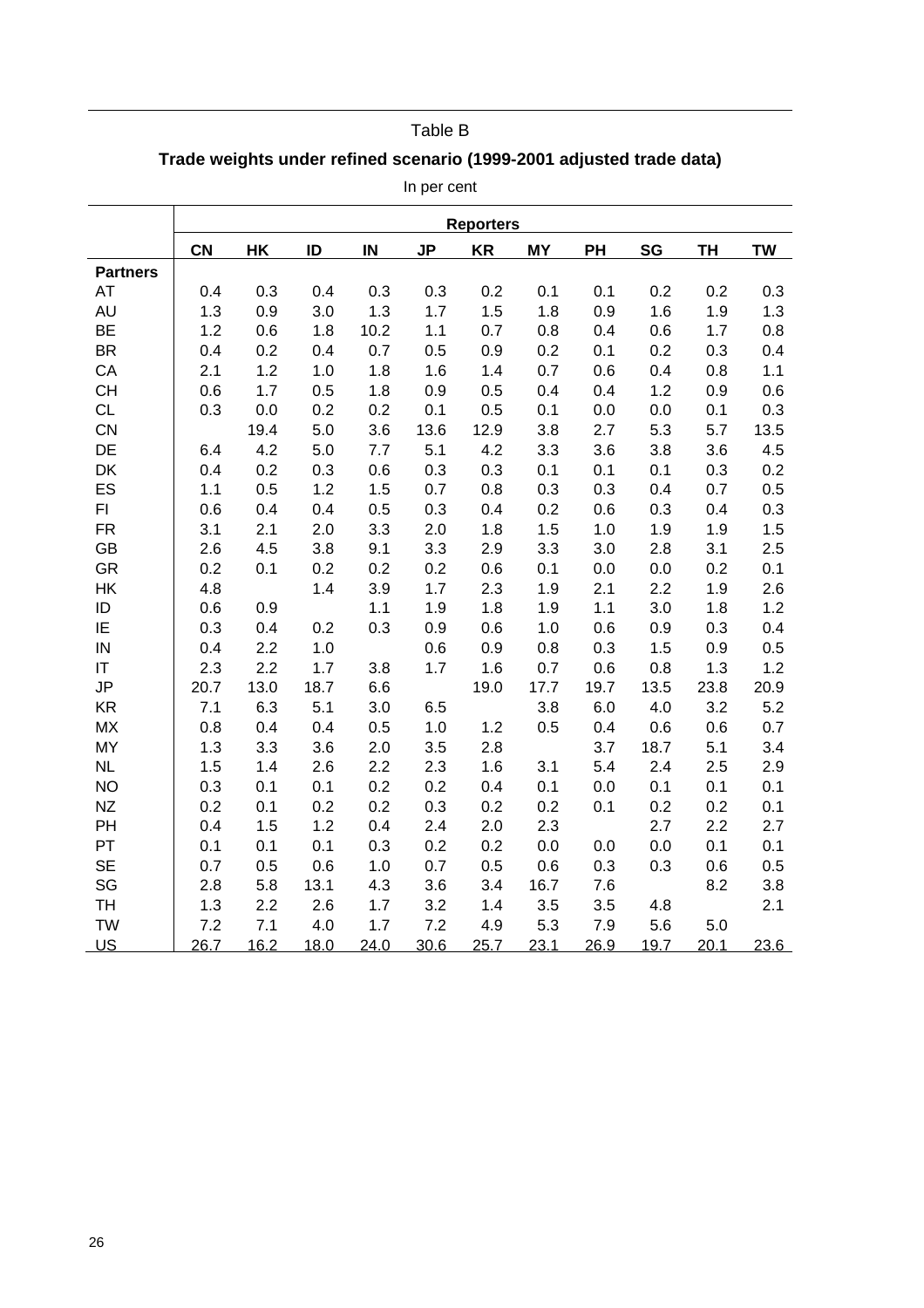|                 |           |      |       |      | In per cent |                  |           |      |      |           |           |
|-----------------|-----------|------|-------|------|-------------|------------------|-----------|------|------|-----------|-----------|
|                 |           |      |       |      |             | <b>Reporters</b> |           |      |      |           |           |
|                 | <b>CN</b> | HK   | ID    | IN   | <b>JP</b>   | <b>KR</b>        | <b>MY</b> | PH   | SG   | <b>TH</b> | <b>TW</b> |
| <b>Partners</b> |           |      |       |      |             |                  |           |      |      |           |           |
| <b>AT</b>       | 0.7       | 0.5  | 0.4   | 0.6  | 0.7         | 0.3              | 0.2       | 0.2  | 0.3  | 0.7       | 0.4       |
| <b>AU</b>       | 1.2       | 1.0  | 2.5   | 1.2  | 2.1         | 1.6              | 1.4       | 1.9  | 1.8  | 1.5       | 1.8       |
| <b>BE</b>       | 1.2       | 0.7  | 1.4   | 11.0 | 1.5         | 0.9              | 1.0       | 1.1  | 0.7  | 2.0       | 0.8       |
| <b>BR</b>       | 0.1       | 0.3  | 0.5   | 1.0  | 0.7         | 0.6              | 0.5       | 1.0  | 0.3  | 0.7       | 0.7       |
| CA              | 1.9       | 1.2  | 1.0   | 1.6  | 2.3         | 2.2              | 0.9       | 1.3  | 0.9  | 1.1       | 2.0       |
| <b>CH</b>       | 0.9       | 1.3  | 0.9   | 1.9  | 1.4         | 0.8              | 0.8       | 0.7  | 1.1  | 1.9       | 0.9       |
| <b>CL</b>       | 0.1       | 0.1  | 0.3   | 0.1  | 0.3         | 0.4              | 0.1       | 0.1  | 0.1  | 0.1       | 0.5       |
| CN              |           | 17.0 | 4.3   | 0.1  | 5.3         | 3.7              | 1.3       | 1.5  | 1.9  | 2.0       | 7.0       |
| DE              | 8.5       | 6.2  | 8.7   | 12.8 | 8.1         | 6.2              | 5.3       | 6.0  | 4.8  | 7.1       | 6.2       |
| DK              | 0.5       | 0.3  | 0.3   | 0.6  | 0.4         | 0.5              | 0.2       | 0.2  | 0.2  | 0.5       | 0.2       |
| ES              | 1.3       | 0.5  | 0.7   | 1.1  | 0.9         | 0.7              | 0.3       | 0.4  | 0.5  | 0.5       | 0.8       |
| FI.             | 0.4       | 0.3  | 0.3   | 0.6  | 0.3         | 0.3              | 0.2       | 0.2  | 0.2  | 0.3       | 0.2       |
| <b>FR</b>       | 3.8       | 1.6  | 2.8   | 3.9  | 2.8         | 2.3              | 1.6       | 1.8  | 2.2  | 2.1       | 2.2       |
| <b>GB</b>       | 2.9       | 4.6  | 3.6   | 10.8 | 3.9         | 2.9              | 4.7       | 3.5  | 3.7  | 3.3       | 2.7       |
| <b>GR</b>       | 0.2       | 0.1  | 0.1   | 0.1  | 0.3         | 0.2              | 0.0       | 0.0  | 0.1  | 0.1       | 0.1       |
| HK              | 11.5      |      | 1.6   | 1.7  | 3.0         | 2.5              | 2.0       | 2.9  | 2.8  | 2.2       | 4.7       |
| ID              | 1.3       | 0.8  |       | 0.6  | 2.0         | 1.7              | 1.0       | 0.9  | 2.6  | 0.5       | 1.3       |
| IE              | 0.1       | 0.1  | 0.1   | 0.1  | 0.4         | 0.1              | 0.1       | 0.1  | 0.3  | 0.1       | 0.1       |
| IN              | 0.0       | 0.5  | 0.3   |      | 0.7         | 0.5              | 0.4       | 0.3  | 0.8  | 2.0       | 0.2       |
| IT              | 3.0       | 2.3  | 2.6   | 4.1  | 2.1         | 2.1              | 1.3       | 1.2  | 1.5  | 2.0       | 1.6       |
| JP              | 20.1      | 18.5 | 26.8  | 10.6 |             | 27.9             | 23.0      | 21.8 | 18.2 | 30.9      | 22.4      |
| <b>KR</b>       | 4.0       | 4.4  | 6.2   | 2.3  | 7.6         |                  | 2.6       | 4.5  | 2.8  | 3.1       | 2.4       |
| <b>MX</b>       | 0.2       | 0.2  | 0.3   | 0.5  | 0.8         | 0.9              | 0.1       | 0.1  | 0.2  | 0.3       | 0.5       |
| <b>MY</b>       | 0.7       | 1.6  | $1.1$ | 0.8  | 2.4         | 1.3              |           | 1.3  | 15.8 | 1.5       | 2.0       |
| <b>NL</b>       | 1.0       | 1.6  | 2.8   | 2.3  | 2.1         | 1.4              | 1.3       | 2.0  | 2.0  | 1.8       | 2.5       |
| <b>NO</b>       | 0.3       | 0.2  | 0.1   | 0.3  | 0.4         | 0.3              | 0.2       | 0.1  | 0.2  | 0.3       | 0.2       |
| <b>NZ</b>       | 0.1       | 0.2  | 0.1   | 0.2  | 0.4         | 0.2              | 0.2       | 0.1  | 0.2  | 0.1       | 0.2       |
| PH              | 0.2       | 0.7  | 0.5   | 0.3  | 0.9         | 0.7              | 0.5       |      | 0.8  | 0.4       | 0.9       |
| PT              | 0.1       | 0.0  | 0.0   | 0.2  | 0.2         | 0.1              | 0.0       | 0.0  | 0.1  | 0.1       | 0.1       |
| <b>SE</b>       | 0.7       | 0.6  | 0.8   | 1.2  | 0.8         | 0.8              | 1.0       | 0.3  | 0.6  | 1.0       | 0.8       |
| SG              | 1.7       | 4.1  | 7.6   | 2.7  | 3.6         | 2.8              | 20.0      | 3.9  |      | 8.1       | 3.0       |
| TH              | 0.9       | 1.6  | 0.8   | 1.1  | 3.1         | 1.2              | 1.6       | 2.0  | 4.3  |           | 1.6       |
| <b>TW</b>       | 7.8       | 8.4  | 5.0   | 1.8  | 6.2         | 2.5              | 4.9       | 6.6  | 5.1  | 4.2       |           |
| U <sub>S</sub>  | 22.6      | 18.6 | 15.1  | 21.9 | 32.5        | 29.5             | 21.2      | 31.9 | 23.0 | 17.6      | 28.7      |

## Table C **Trade weights (1991 adjusted trade data)**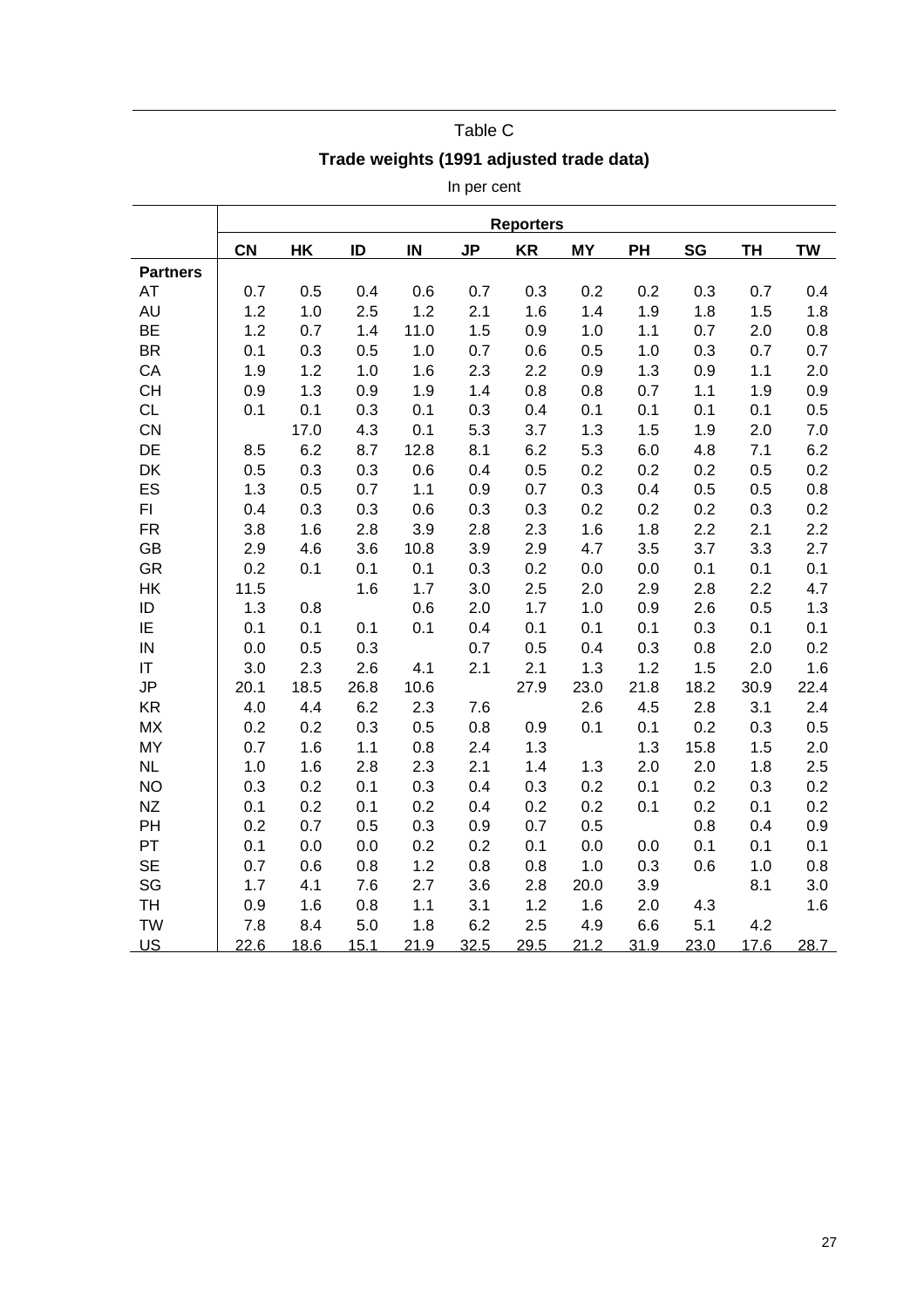## Table D

## **Trade weights (1999-2001 unadjusted trade data)**

In per cent

|                 |           |      |      |      |           | <b>Reporters</b> |           |      |      |           |           |
|-----------------|-----------|------|------|------|-----------|------------------|-----------|------|------|-----------|-----------|
|                 | <b>CN</b> | HK   | ID   | IN   | <b>JP</b> | <b>KR</b>        | <b>MY</b> | PH   | SG   | <b>TH</b> | <b>TW</b> |
| <b>Partners</b> |           |      |      |      |           |                  |           |      |      |           |           |
| <b>AT</b>       | 0.4       | 0.2  | 0.4  | 0.3  | 0.3       | 0.2              | 0.1       | 0.1  | 0.2  | 0.2       | 0.3       |
| <b>AU</b>       | 1.2       | 1.1  | 3.0  | 1.3  | 1.7       | 1.5              | 1.7       | 0.9  | 1.5  | 1.9       | 1.2       |
| <b>BE</b>       | 1.1       | 0.7  | 1.8  | 9.8  | 1.1       | 0.6              | 0.8       | 0.4  | 0.6  | 1.7       | 0.8       |
| <b>BR</b>       | 0.3       | 0.3  | 0.4  | 0.6  | 0.5       | 0.9              | 0.2       | 0.1  | 0.2  | 0.3       | 0.4       |
| CA              | 1.9       | 1.2  | 1.0  | 1.7  | 1.6       | 1.4              | 0.7       | 0.6  | 0.4  | 0.7       | 1.1       |
| <b>CH</b>       | 0.5       | 0.8  | 0.5  | 1.7  | 0.9       | 0.4              | 0.4       | 0.4  | 1.1  | 0.9       | 0.6       |
| <b>CL</b>       | 0.3       | 0.2  | 0.2  | 0.2  | 0.1       | 0.5              | 0.1       | 0.0  | 0.0  | 0.1       | 0.3       |
| CN              |           | 39.7 | 4.2  | 3.4  | 12.0      | 11.3             | 3.5       | 2.3  | 4.9  | 5.1       | 5.0       |
| DE              | 5.7       | 3.4  | 5.0  | 7.4  | 5.0       | 4.2              | 3.3       | 3.5  | 3.7  | 3.6       | 4.3       |
| DK              | 0.4       | 0.3  | 0.3  | 0.6  | 0.3       | 0.3              | 0.1       | 0.1  | 0.1  | 0.3       | 0.2       |
| ES              | 1.0       | 0.6  | 1.2  | 1.4  | 0.7       | 0.8              | 0.3       | 0.3  | 0.4  | 0.7       | 0.5       |
| FI              | 0.5       | 0.2  | 0.4  | 0.4  | 0.3       | 0.4              | 0.2       | 0.6  | 0.3  | 0.4       | 0.3       |
| <b>FR</b>       | 2.8       | 1.7  | 2.0  | 3.1  | 2.0       | 1.7              | 1.5       | 0.9  | 1.9  | 1.9       | 1.5       |
| <b>GB</b>       | 2.5       | 3.4  | 3.8  | 8.8  | 3.2       | 2.9              | 3.2       | 2.9  | 2.8  | 3.1       | 2.4       |
| GR              | 0.2       | 0.1  | 0.2  | 0.2  | 0.2       | 0.6              | 0.1       | 0.0  | 0.0  | 0.2       | 0.1       |
| HK              | 21.1      |      | 2.9  | 7.3  | 4.1       | 4.6              | 4.2       | 5.2  | 5.2  | 3.8       | 14.4      |
| ID              | 0.5       | 0.5  |      | 1.1  | 1.9       | 1.8              | 1.9       | 1.1  | 3.0  | 1.7       | 1.2       |
| IE              | 0.2       | 0.2  | 0.2  | 0.3  | 0.8       | 0.6              | 1.0       | 0.6  | 0.9  | 0.3       | 0.4       |
| IN              | 0.4       | 0.9  | 1.0  |      | 0.5       | 0.9              | 0.8       | 0.3  | 1.5  | 0.9       | 0.5       |
| IT              | 1.9       | 1.3  | 1.7  | 3.6  | 1.7       | 1.6              | 0.7       | 0.5  | 0.8  | 1.3       | 1.2       |
| JP              | 16.4      | 8.5  | 18.5 | 6.3  |           | 18.9             | 17.3      | 19.1 | 13.1 | 23.5      | 20.1      |
| <b>KR</b>       | 5.6       | 2.9  | 5.0  | 2.9  | 6.5       |                  | 3.7       | 5.8  | 3.9  | 3.1       | 5.0       |
| <b>MX</b>       | 0.7       | 0.4  | 0.4  | 0.5  | 1.0       | 1.2              | 0.5       | 0.4  | 0.6  | 0.5       | 0.7       |
| <b>MY</b>       | 1.1       | 1.4  | 3.6  | 2.0  | 3.5       | 2.8              |           | 3.6  | 18.2 | 5.0       | 3.2       |
| <b>NL</b>       | 1.5       | 1.4  | 2.6  | 2.2  | 2.3       | 1.6              | 3.0       | 5.2  | 2.3  | 2.5       | 2.8       |
| <b>NO</b>       | 0.3       | 0.1  | 0.1  | 0.2  | 0.2       | 0.4              | 0.1       | 0.0  | 0.1  | 0.1       | 0.1       |
| <b>NZ</b>       | 0.2       | 0.1  | 0.2  | 0.2  | 0.3       | 0.2              | 0.2       | 0.1  | 0.2  | 0.2       | 0.1       |
| PH              | 0.3       | 1.0  | 1.2  | 0.4  | 2.3       | 2.0              | 2.2       |      | 2.7  | 2.2       | 2.6       |
| PT              | 0.1       | 0.1  | 0.1  | 0.3  | 0.2       | 0.2              | 0.0       | 0.0  | 0.0  | 0.1       | 0.1       |
| <b>SE</b>       | 0.6       | 0.4  | 0.6  | 1.0  | 0.7       | 0.5              | 0.6       | 0.3  | 0.3  | 0.6       | 0.5       |
| SG              | 2.4       | 3.0  | 13.0 | 4.2  | 3.5       | 3.4              | 16.4      | 7.4  |      | 8.1       | 3.7       |
| <b>TH</b>       | 1.1       | 1.2  | 2.6  | 1.7  | 3.2       | 1.3              | 3.4       | 3.4  | 4.6  |           | 2.1       |
| <b>TW</b>       | 2.0       | 4.4  | 3.9  | 1.6  | 7.1       | 4.9              | 5.2       | 7.7  | 5.5  | 5.0       |           |
| US              | 25.0      | 18.3 | 17.9 | 23.1 | 30.3      | 25.5             | 22.7      | 26.1 | 19.1 | 19.8      | 22.6      |